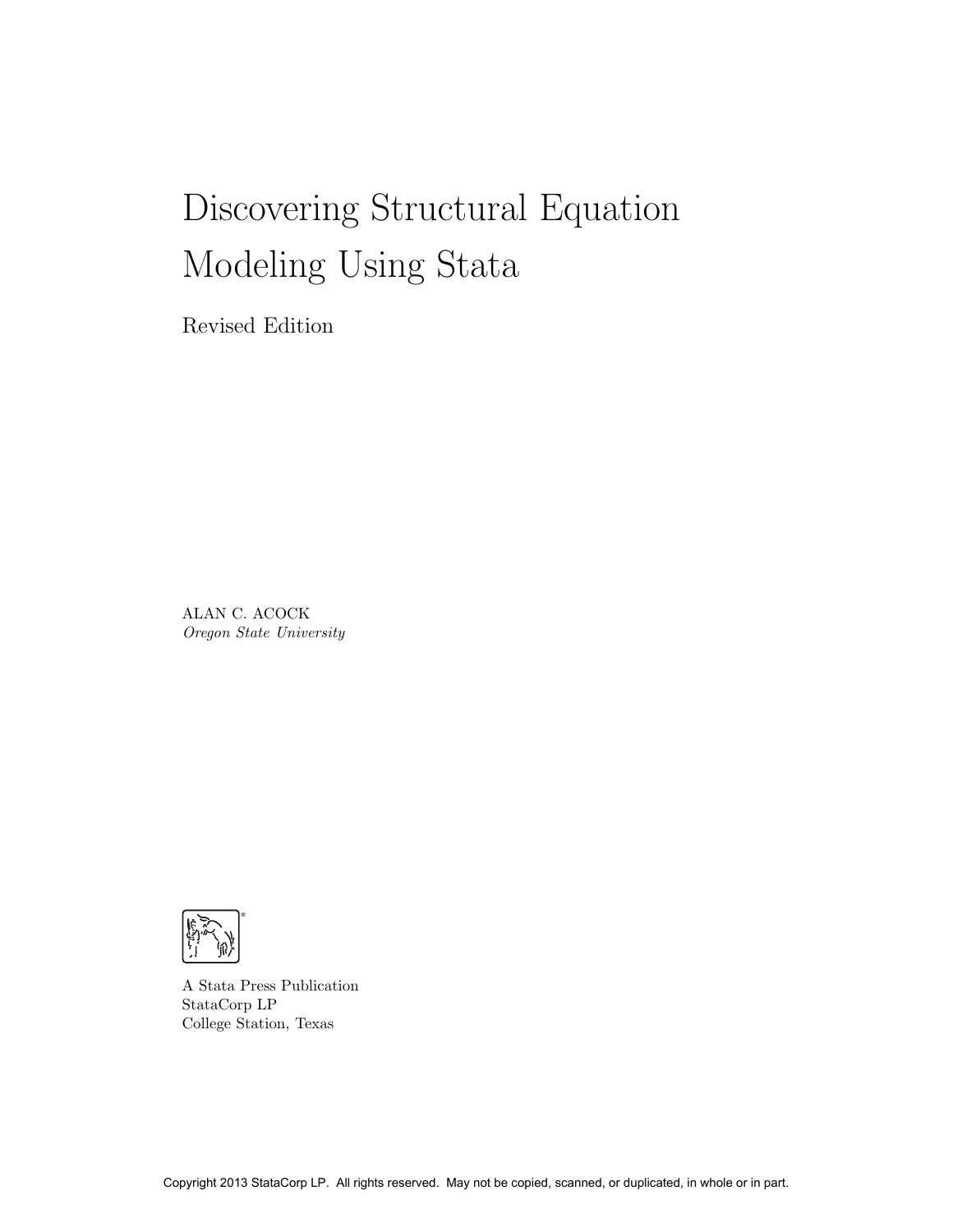

Copyright (c) 2013 by StataCorp LP All rights reserved. First edition 2013 Revised edition 2013

Published by Stata Press, 4905 Lakeway Drive, College Station, Texas 77845 Typeset in L<sup>AT</sup>FX  $2\varepsilon$ Printed in the United States of America 10 9 8 7 6 5 4 3 2 1

ISBN-10: 1-59718-139-0 ISBN-13: 978-1-59718-139-6

Library of Congress Control Number: 2013946346

No part of this book may be reproduced, stored in a retrieval system, or transcribed, in any form or by any means—electronic, mechanical, photocopy, recording, or otherwise—without the prior written permission of StataCorp LP.

Stata, **STaTa**, Stata Press, Mata, **mata**, and NetCourse are registered trademarks of StataCorp LP.

Stata and Stata Press are registered trademarks with the World Intellectual Property Organization of the United Nations.

 $\mathbb{F}\to \mathbb{F}$ 2 $\varepsilon$  is a trademark of the American Mathematical Society.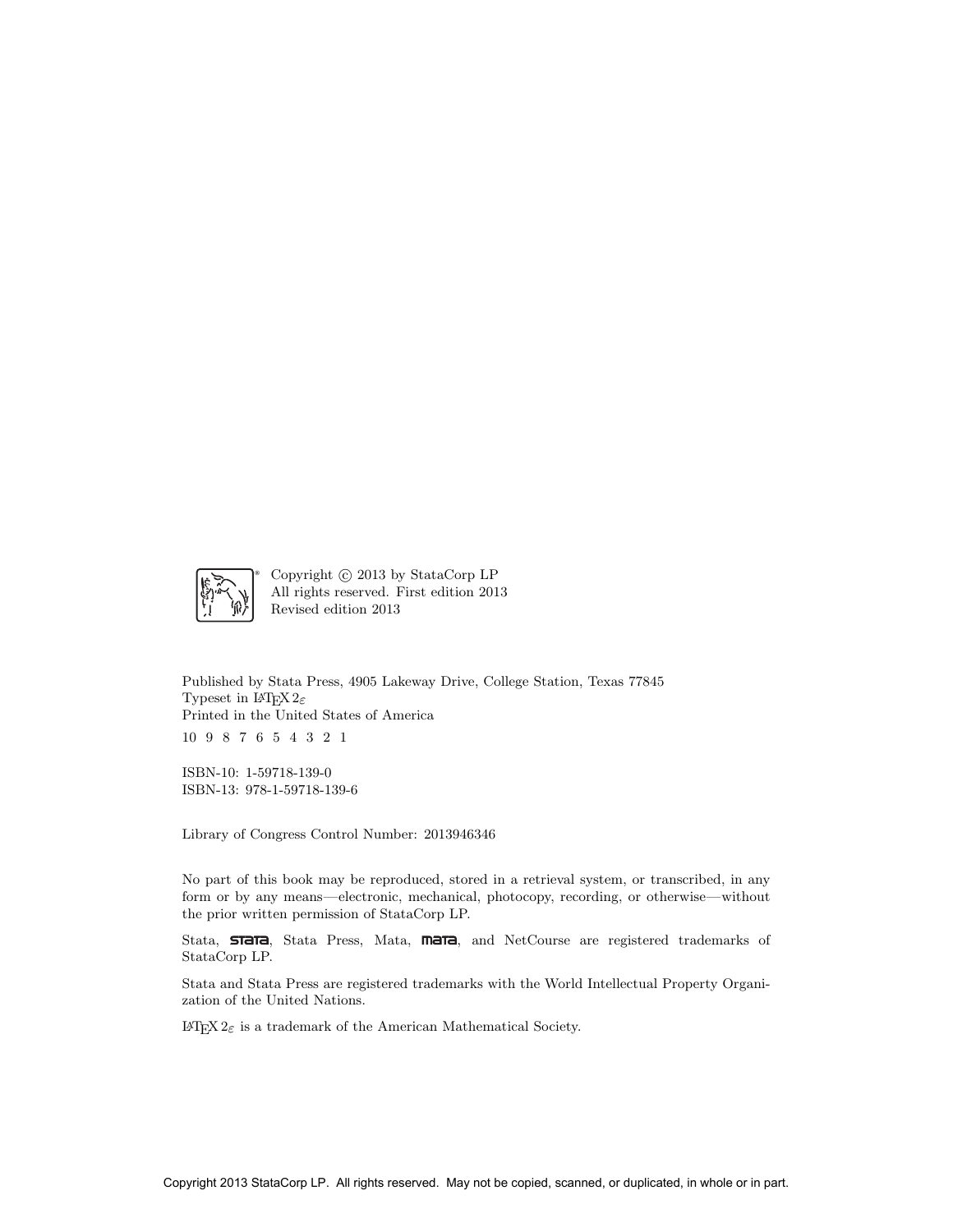(Pages omitted)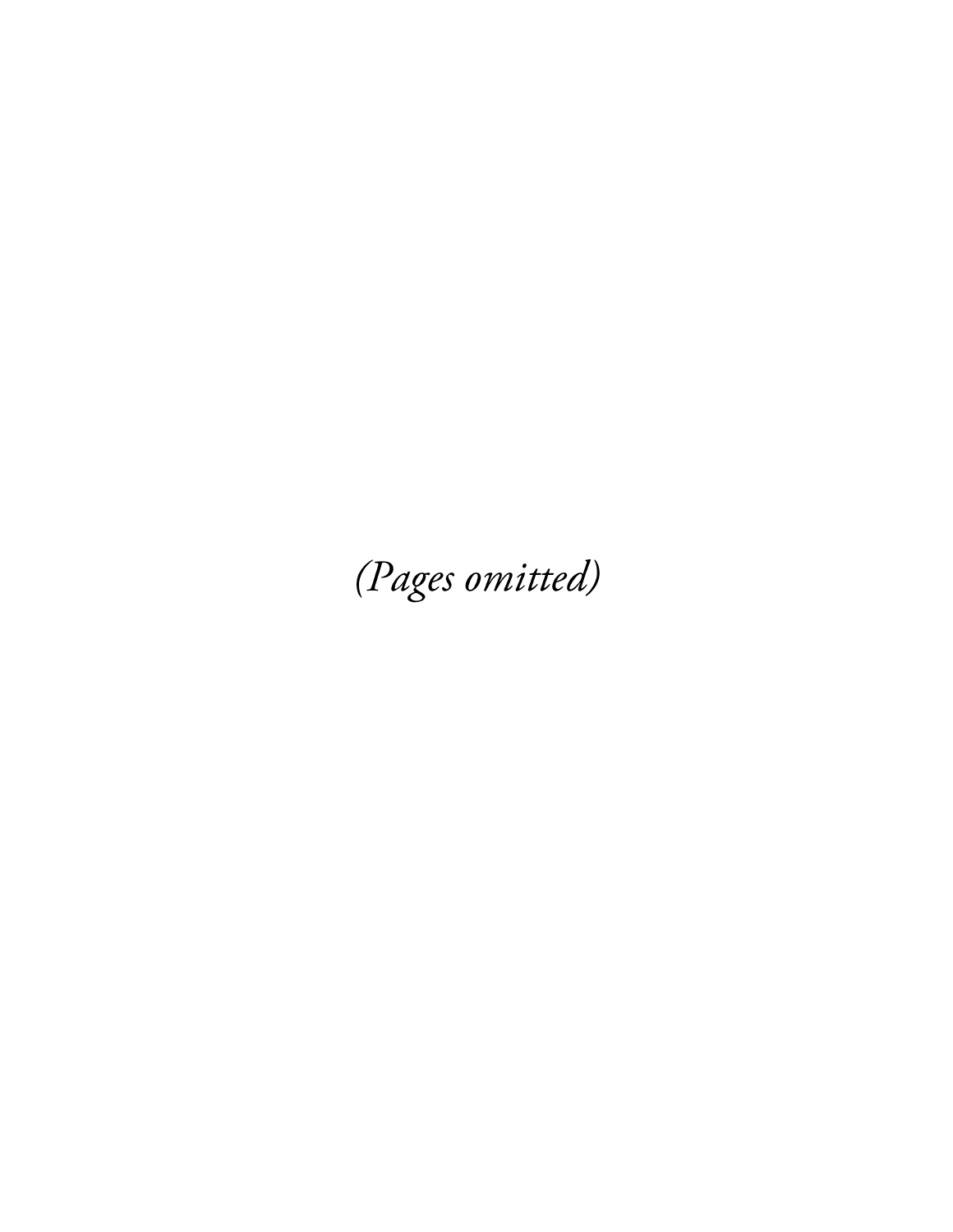## **Contents**

|             | Dedication      |                                                                                |                                                                                                                           |  |  |  |  |  |  |
|-------------|-----------------|--------------------------------------------------------------------------------|---------------------------------------------------------------------------------------------------------------------------|--|--|--|--|--|--|
|             |                 | List of tables                                                                 |                                                                                                                           |  |  |  |  |  |  |
|             | List of figures |                                                                                |                                                                                                                           |  |  |  |  |  |  |
|             |                 | List of boxes                                                                  |                                                                                                                           |  |  |  |  |  |  |
|             | Preface         |                                                                                |                                                                                                                           |  |  |  |  |  |  |
|             |                 | Acknowledgments                                                                |                                                                                                                           |  |  |  |  |  |  |
| $\mathbf 1$ |                 | Introduction to confirmatory factor analysis                                   | $\mathbf 1$                                                                                                               |  |  |  |  |  |  |
|             | 1.1             |                                                                                | 1                                                                                                                         |  |  |  |  |  |  |
|             | 1.2             | The "do not even think about it" approach $\ldots \ldots \ldots \ldots$        | $\overline{2}$                                                                                                            |  |  |  |  |  |  |
|             | 1.3             | The principal component factor analysis approach $\ldots \ldots \ldots$        | 3                                                                                                                         |  |  |  |  |  |  |
|             | 1.4             | Alpha reliability for our nine-item scale $\ldots \ldots \ldots \ldots \ldots$ | $\overline{7}$                                                                                                            |  |  |  |  |  |  |
|             | 1.5             | Generating a factor score rather than a mean or summative score                | 9                                                                                                                         |  |  |  |  |  |  |
|             | 1.6             |                                                                                | $\mathbf{v}$<br>xiii<br>XV<br>xix<br>xxi<br>xxvii<br>11<br>14<br>17<br>21<br>26<br>29<br>33<br>34<br>37<br>45<br>45<br>46 |  |  |  |  |  |  |
|             | 1.7             |                                                                                |                                                                                                                           |  |  |  |  |  |  |
|             | 1.8             | Interpreting and presenting CFA results $\ldots \ldots \ldots \ldots \ldots$   |                                                                                                                           |  |  |  |  |  |  |
|             | 1.9             |                                                                                |                                                                                                                           |  |  |  |  |  |  |
|             |                 | 1.9.1                                                                          |                                                                                                                           |  |  |  |  |  |  |
|             |                 | 1.9.2<br>Final model and estimating scale reliability $\ldots \ldots \ldots$   |                                                                                                                           |  |  |  |  |  |  |
|             | 1.10            |                                                                                |                                                                                                                           |  |  |  |  |  |  |
|             |                 | 1.10.1<br>Evaluating the depression dimension $\ldots \ldots \ldots \ldots$    |                                                                                                                           |  |  |  |  |  |  |
|             |                 | 1.10.2<br>Estimating a two-factor model $\ldots \ldots \ldots \ldots \ldots$   |                                                                                                                           |  |  |  |  |  |  |
|             | 1.11            | Parceling                                                                      |                                                                                                                           |  |  |  |  |  |  |
|             | 1.12            |                                                                                |                                                                                                                           |  |  |  |  |  |  |
|             | 1.13            |                                                                                |                                                                                                                           |  |  |  |  |  |  |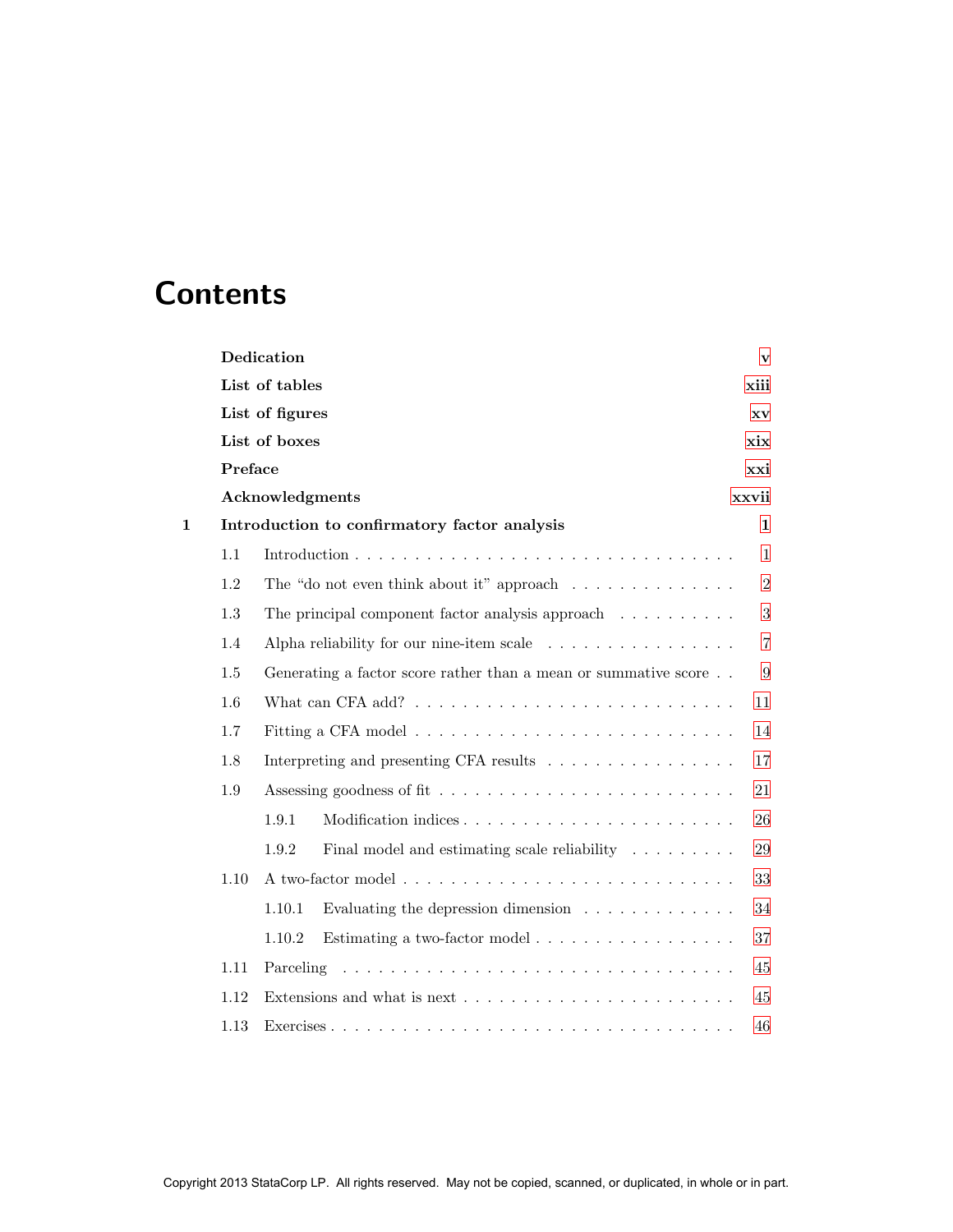### viii Contents

|          | 1.A     |              |                                                                            |        |  |  |  |  |  |
|----------|---------|--------------|----------------------------------------------------------------------------|--------|--|--|--|--|--|
|          |         | 1.A.1        | Drawing the model $\ldots \ldots \ldots \ldots \ldots \ldots \ldots$       |        |  |  |  |  |  |
|          |         | 1.A.2        | Estimating the model                                                       | 53     |  |  |  |  |  |
| $\bf{2}$ |         |              | Using structural equation modeling for path models                         | 59     |  |  |  |  |  |
|          | 2.1     |              |                                                                            | 59     |  |  |  |  |  |
|          | 2.2     |              |                                                                            | $59\,$ |  |  |  |  |  |
|          |         | 2.2.1        | Exogenous predictor, endogenous outcome, and endoge-                       | 60     |  |  |  |  |  |
|          |         | 2.2.2        |                                                                            | 61     |  |  |  |  |  |
|          | 2.3     |              | A substantive example of a path model                                      | 65     |  |  |  |  |  |
|          | 2.4     |              | Estimating a model with correlated residuals $\ldots \ldots \ldots \ldots$ | 72     |  |  |  |  |  |
|          |         | 2.4.1        | Estimating direct, indirect, and total effects                             | 73     |  |  |  |  |  |
|          |         | 2.4.2        | Strengthening our path model and adding covariates                         | 80     |  |  |  |  |  |
|          | 2.5     |              |                                                                            | 83     |  |  |  |  |  |
|          | 2.6     |              |                                                                            | 84     |  |  |  |  |  |
|          | 2.7     |              |                                                                            | 86     |  |  |  |  |  |
|          | 2.8     |              |                                                                            | 89     |  |  |  |  |  |
|          | 2.9     |              |                                                                            | 95     |  |  |  |  |  |
|          |         | 2.9.1        | Worked example of a nonrecursive model $\ldots \ldots \ldots$              | 97     |  |  |  |  |  |
|          |         | 2.9.2        | Stability of a nonrecursive model                                          | 100    |  |  |  |  |  |
|          |         | 2.9.3        |                                                                            | 101    |  |  |  |  |  |
|          |         | 2.9.4        |                                                                            | 103    |  |  |  |  |  |
|          | 2.10    |              |                                                                            | 105    |  |  |  |  |  |
|          | 2.A     |              | Using the SEM Builder to run path models $\ldots \ldots \ldots \ldots$     | 108    |  |  |  |  |  |
| 3        |         |              | Structural equation modeling                                               | 115    |  |  |  |  |  |
|          | 3.1     |              |                                                                            | 115    |  |  |  |  |  |
|          | $3.2\,$ |              | The classic example of a structural equation model $\ldots \ldots \ldots$  | 115    |  |  |  |  |  |
|          |         | 3.2.1        | Identification of a full structural equation model $\ldots \ldots$         | 117    |  |  |  |  |  |
|          |         | 3.2.2        | Fitting a full structural equation model                                   | 119    |  |  |  |  |  |
|          |         | 3.2.3<br>125 |                                                                            |        |  |  |  |  |  |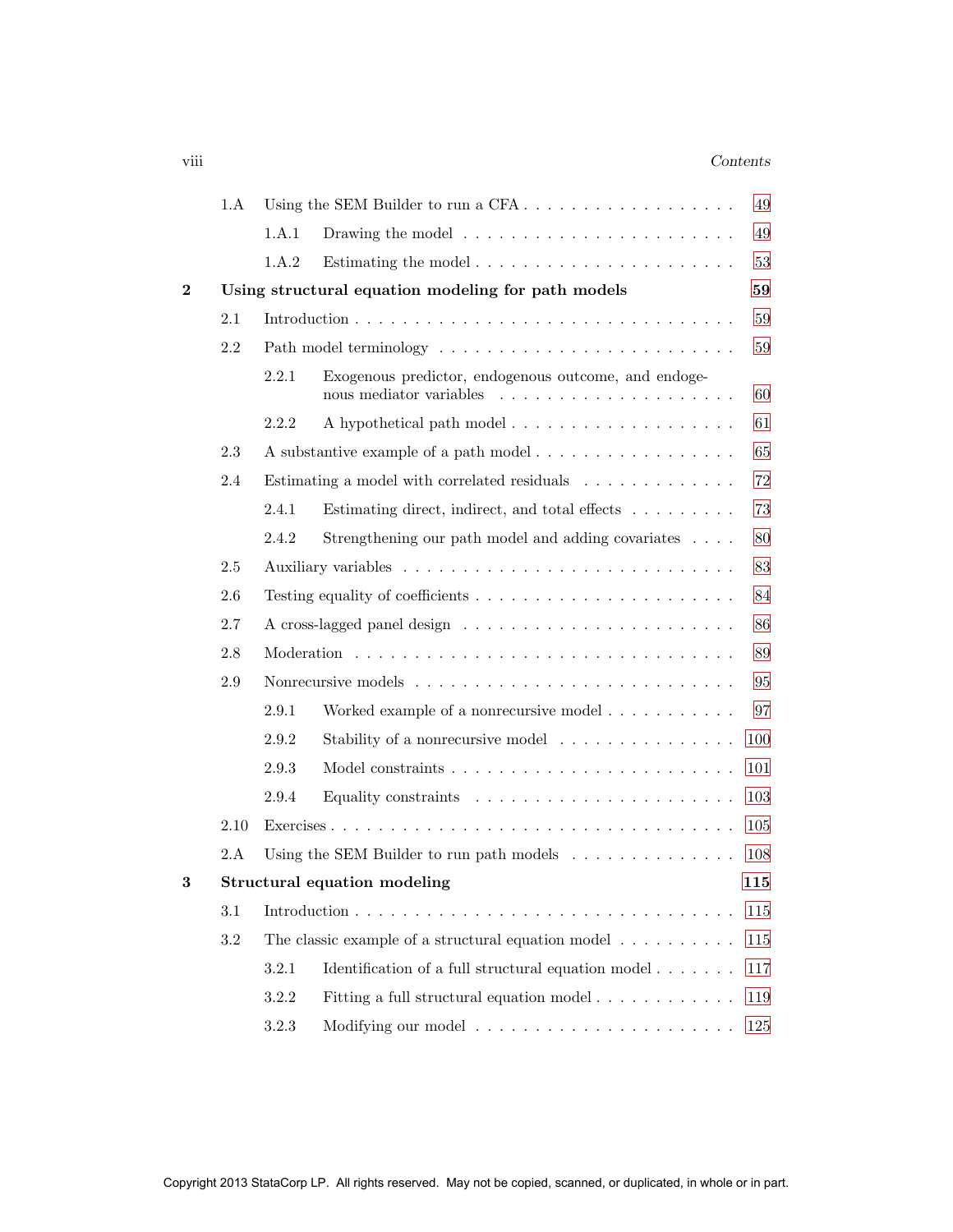### Contents ix

|   |         | 3.2.4 |                                                                                              | 128 |
|---|---------|-------|----------------------------------------------------------------------------------------------|-----|
|   | 3.3     |       |                                                                                              | 129 |
|   | 3.4     |       |                                                                                              | 131 |
|   | $3.5\,$ |       |                                                                                              | 141 |
|   |         | 3.5.1 | Identification and estimation of a composite latent variable                                 | 143 |
|   |         | 3.5.2 | Multiple indicators, multiple causes model                                                   | 147 |
|   | 3.6     |       |                                                                                              | 150 |
| 4 |         |       | Latent growth curves                                                                         | 153 |
|   | 4.1     |       |                                                                                              | 153 |
|   | 4.2     |       |                                                                                              | 154 |
|   | 4.3     |       |                                                                                              | 157 |
|   |         | 4.3.1 | An intuitive idea of identification $\ldots \ldots \ldots \ldots \ldots$                     | 157 |
|   |         | 4.3.2 | Identifying a quadratic growth curve                                                         | 158 |
|   | 4.4     |       | An example of a linear latent growth curve $\dots \dots \dots \dots$                         | 159 |
|   |         | 4.4.1 | A latent growth curve model for BMI                                                          | 160 |
|   |         | 4.4.2 | Graphic representation of individual trajectories (optional).                                | 161 |
|   |         | 4.4.3 | Intraclass correlation (ICC) (optional) $\ldots \ldots \ldots \ldots$                        | 165 |
|   |         | 4.4.4 | Fitting a latent growth curve                                                                | 167 |
|   |         | 4.4.5 | Adding correlated adjacent error terms                                                       | 180 |
|   |         | 4.4.6 | Adding a quadratic latent slope growth factor $\dots \dots$                                  | 181 |
|   |         | 4.4.7 | Adding a quadratic latent slope and correlating adjacent<br>error terms<br>.                 | 181 |
|   | 4.5     |       | How can we add time-invariant covariates to our model? $\dots \dots$                         | 188 |
|   |         | 4.5.1 | Interpreting a model with time-invariant covariates                                          | 192 |
|   | 4.6     |       | Explaining the random effects—time-varying covariates $\ldots \ldots$                        | 194 |
|   |         | 4.6.1 | Fitting a model with time-invariant and time-varying co-<br>variates<br>.<br>.<br>and a con- | 195 |
|   |         | 4.6.2 | Interpreting a model with time-invariant and                                                 | 202 |
|   | 4.7     |       | Constraining variances of error terms to be equal (optional) $\ldots$ .                      | 203 |
|   | 4.8     |       |                                                                                              | 207 |
|   |         |       |                                                                                              |     |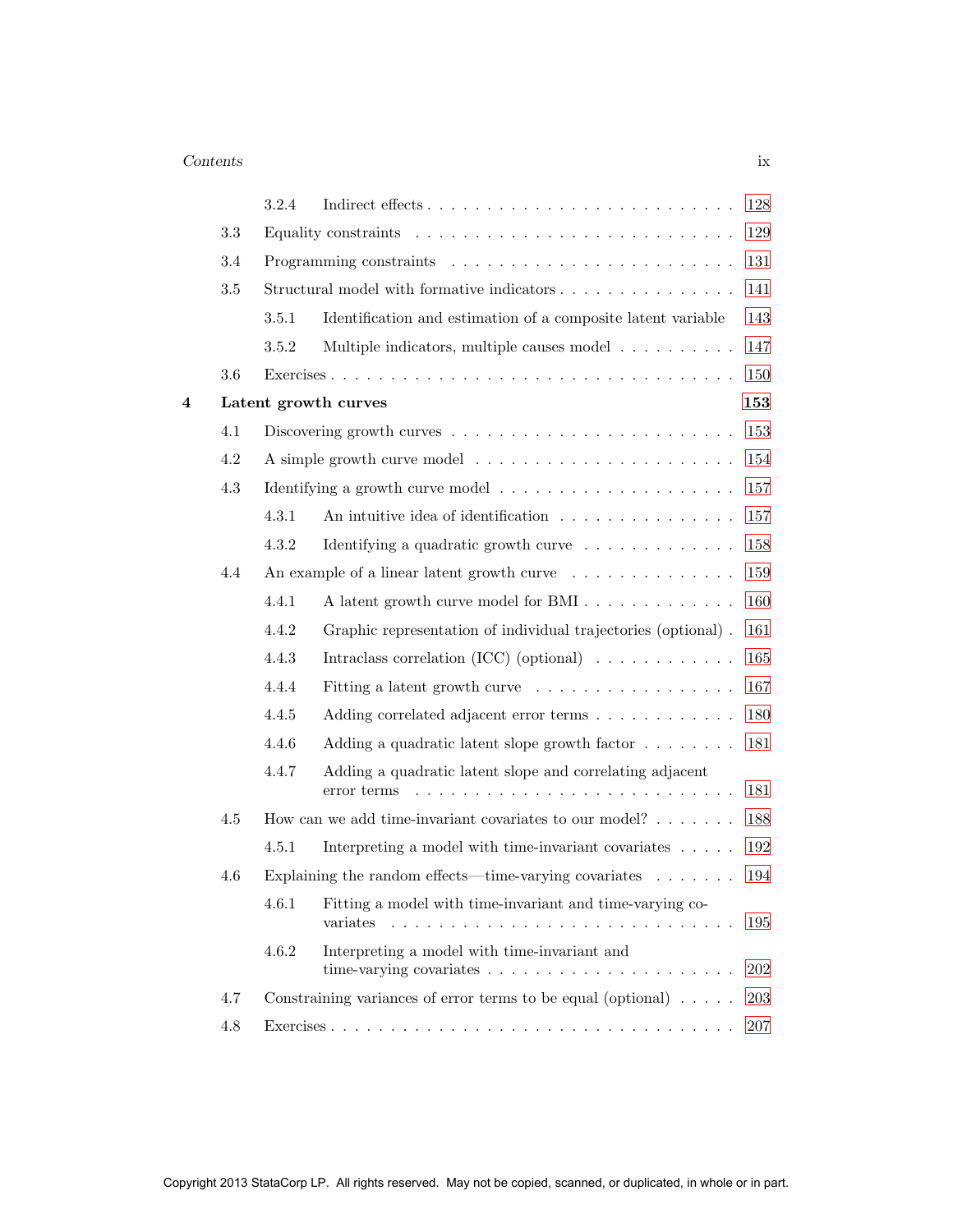x Contents

| 5 | Group comparisons                                                                             |                                                                     |                                                                              |         |  |  |  |
|---|-----------------------------------------------------------------------------------------------|---------------------------------------------------------------------|------------------------------------------------------------------------------|---------|--|--|--|
|   | 5.1                                                                                           | Interaction as a traditional approach to multiple-group comparisons |                                                                              |         |  |  |  |
|   | 5.2<br>The range of applications of Stata's multiple-group<br>comparisons with sem $\ldots$ . |                                                                     |                                                                              |         |  |  |  |
|   |                                                                                               | 5.2.1                                                               | A multiple indicators, multiple causes model                                 | 211     |  |  |  |
|   |                                                                                               | 5.2.2                                                               |                                                                              | 212     |  |  |  |
|   |                                                                                               | 5.2.3                                                               | A full structural equation model                                             | 212     |  |  |  |
|   | 5.3                                                                                           |                                                                     |                                                                              | 213     |  |  |  |
|   |                                                                                               | 5.3.1                                                               | Step 1: Testing for invariance comparing women and men.                      | 215     |  |  |  |
|   |                                                                                               | 5.3.2                                                               | Step 2: Testing for invariant loadings $\dots \dots \dots \dots$             | 219     |  |  |  |
|   |                                                                                               | 5.3.3                                                               | Step 3: Testing for an equal loadings and equal error-                       | 224     |  |  |  |
|   |                                                                                               | 5.3.4                                                               | Testing for equal intercepts $\ldots \ldots \ldots \ldots \ldots \ldots$     | 226     |  |  |  |
|   |                                                                                               | 5.3.5                                                               |                                                                              | 227     |  |  |  |
|   |                                                                                               | 5.3.6                                                               | Step 4: Comparison of means                                                  | 230     |  |  |  |
|   |                                                                                               | 5.3.7                                                               | Step 5: Comparison of variances and covariance of latent                     | 238     |  |  |  |
|   | 5.4                                                                                           |                                                                     |                                                                              | 240     |  |  |  |
|   |                                                                                               | 5.4.1                                                               | What parameters are different? $\ldots \ldots \ldots \ldots \ldots$          | 245     |  |  |  |
|   |                                                                                               | 5.4.2                                                               | Fitting the model with the SEM Builder                                       | 250     |  |  |  |
|   |                                                                                               | 5.4.3                                                               |                                                                              | $251\,$ |  |  |  |
|   |                                                                                               | 5.4.4                                                               | Constructing tables for publications $\ldots \ldots \ldots \ldots \ldots$    | 252     |  |  |  |
|   | $5.5\,$                                                                                       |                                                                     | Multiple-group comparisons of structural equation models                     | 254     |  |  |  |
|   | $5.6\,$                                                                                       |                                                                     |                                                                              | 263     |  |  |  |
| 6 |                                                                                               |                                                                     | Epilogue-what now?                                                           | 265     |  |  |  |
|   | 6.1                                                                                           |                                                                     |                                                                              | 266     |  |  |  |
| A |                                                                                               |                                                                     | The graphical user interface                                                 | 269     |  |  |  |
|   | A.1                                                                                           |                                                                     |                                                                              | 269     |  |  |  |
|   | A.2                                                                                           |                                                                     | Menus for Windows, Unix, and Mac $\ldots \ldots \ldots \ldots \ldots \ldots$ | 270     |  |  |  |
|   |                                                                                               | A.2.1                                                               | The menus, explained $\ldots \ldots \ldots \ldots \ldots \ldots \ldots$      | 270     |  |  |  |
|   |                                                                                               | A.2.2                                                               | The vertical drawing toolbar $\dots \dots \dots \dots \dots \dots \dots$     | 271     |  |  |  |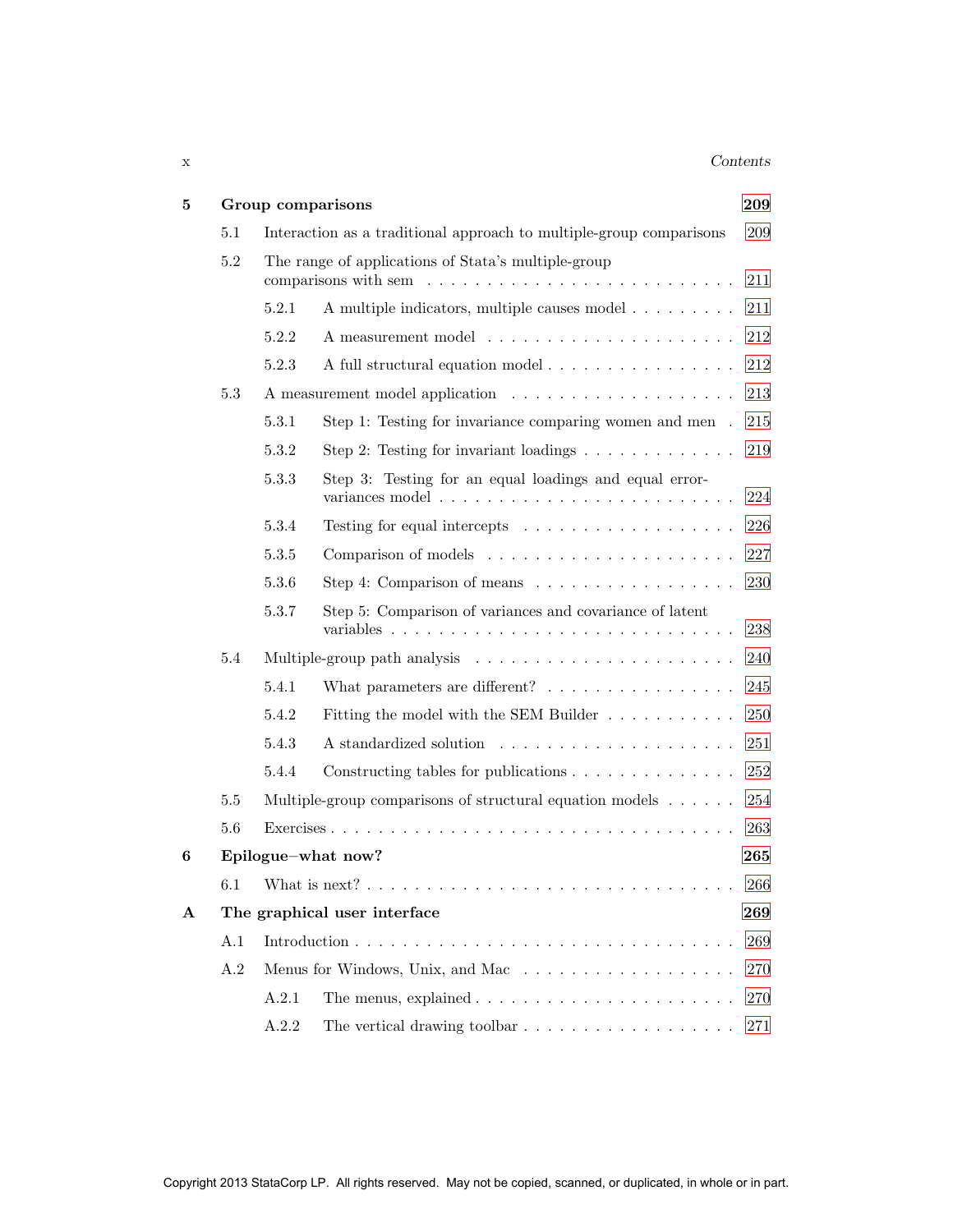### Contents xi

|   | A.3    | Designing a structural equation model $\dots \dots \dots \dots \dots \dots \dots$ 272     |     |
|---|--------|-------------------------------------------------------------------------------------------|-----|
|   | A.4    | Drawing an SEM model $\ldots \ldots \ldots \ldots \ldots \ldots \ldots \ldots \ldots 276$ |     |
|   | A.5    |                                                                                           |     |
|   | A. $6$ |                                                                                           |     |
|   | A.7    | Clearing preferences and restoring the defaults $\dots \dots \dots \dots$ 285             |     |
| B |        | Entering data from summary statistics                                                     | 287 |
|   |        | <b>References</b>                                                                         | 297 |
|   |        | Author index                                                                              | 299 |
|   |        | Subject index                                                                             | 301 |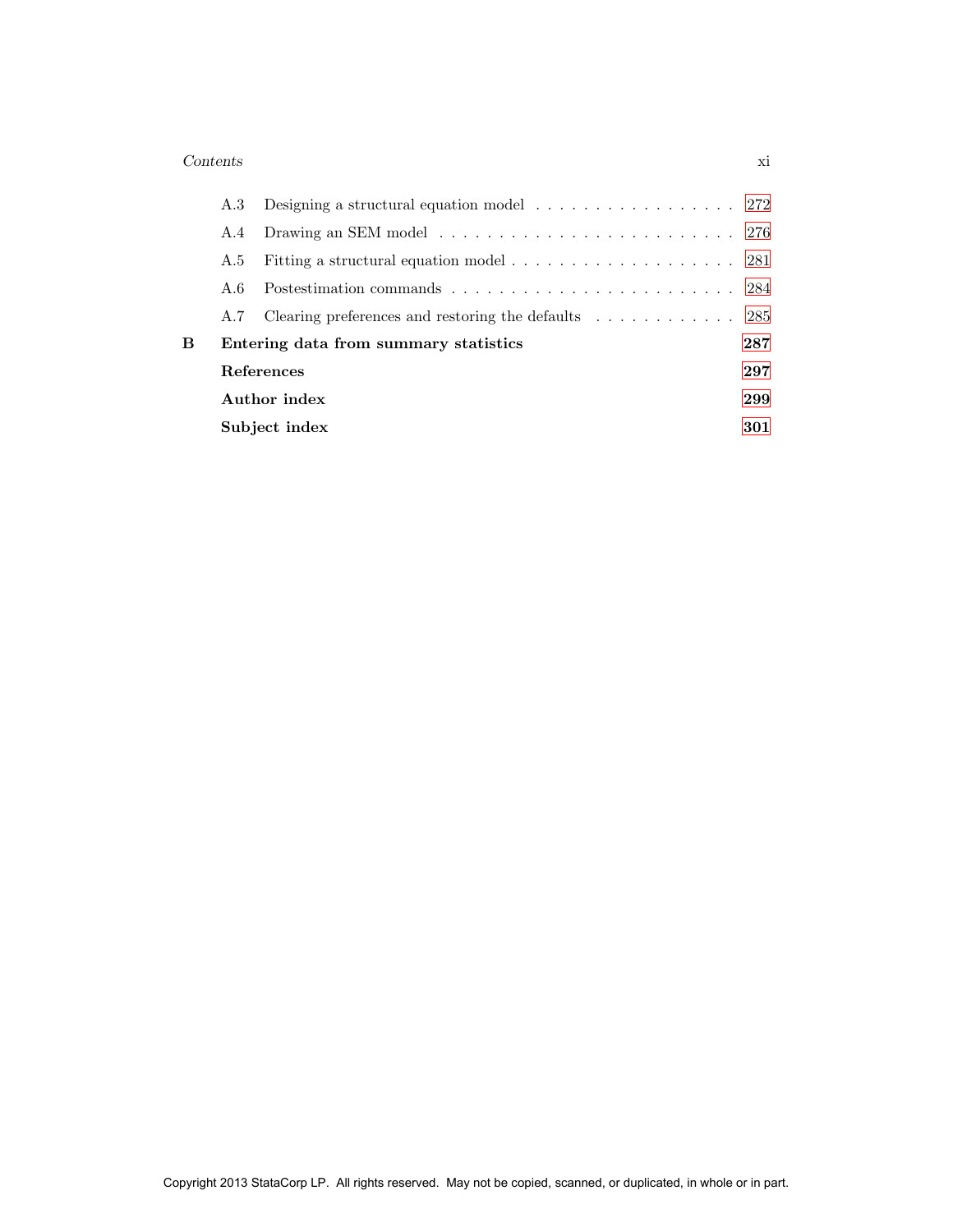(Pages omitted)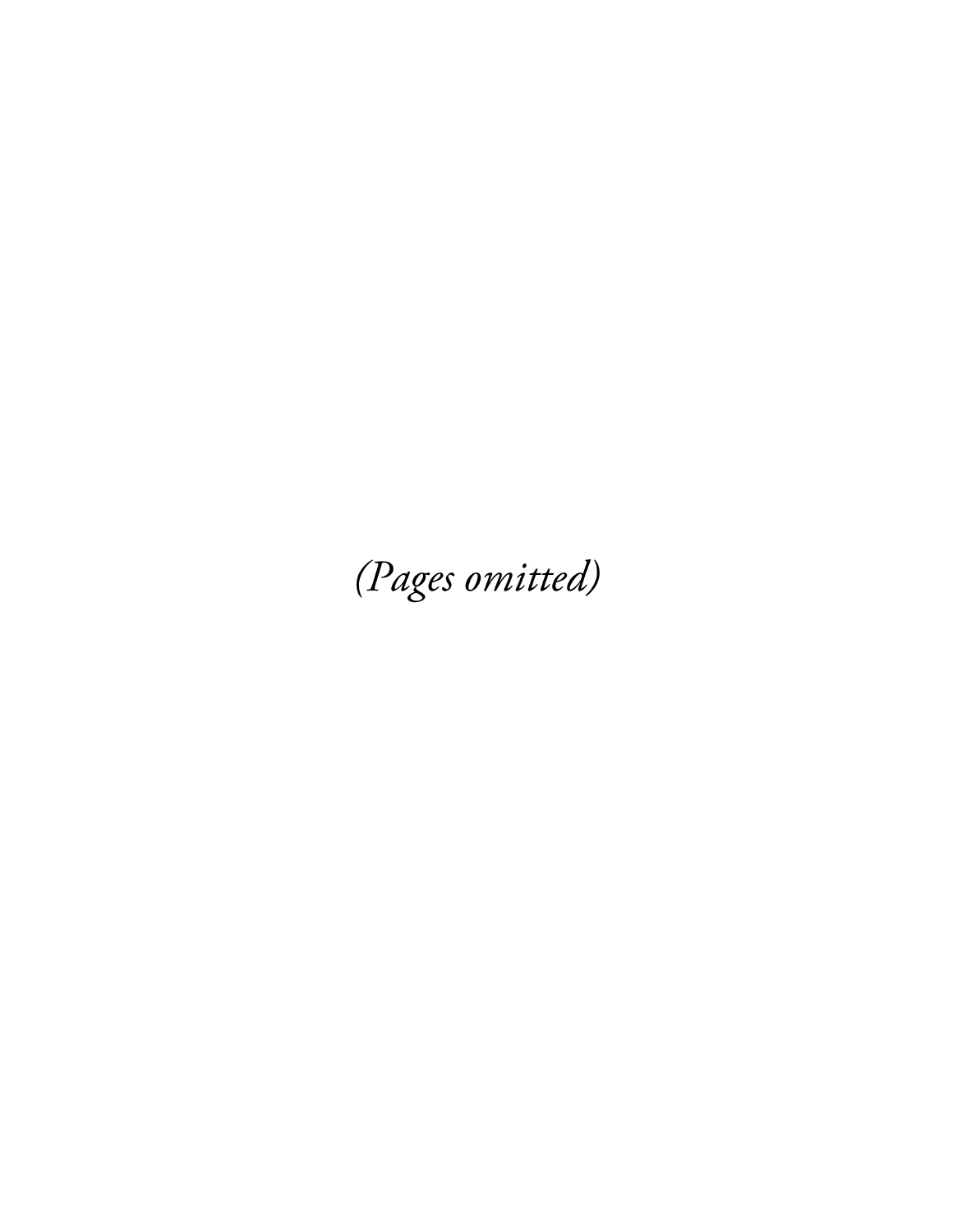### Preface

### What is assumed?

There are two ways of learning about structural equation modeling (SEM). The one I have chosen for this book is best described by an old advertising tag for a sport shoe company: "Just do it". My approach could be called kinetic learning because it is based on the tactile experience of learning about SEM by using Stata to estimate and interpret models. This means you should have Stata open while you read this book; otherwise, this book might help you go to sleep if you try to read it without simultaneously working through it on your computer. By contrast, if you do work through the examples in the book by running the commands as you are reading, I hope you develop the same excitement that I have for SEM.

The alternative approach to learning SEM is to read books that are much more theoretical and may not even illustrate the mechanics of estimating models. These kinds of books are important, and reading them will enrich your understanding of SEM. This book is not meant to replace those books, but simply to get you started. My intent is for you to work your way through this book sequentially, but I recognize that some readers will want to skip around. I am hopeful that after you have been through this book once, you will want to return to specific chapters to reference techniques covered there. To facilitate this, each chapter includes some repetition of the most salient concepts covered in prior chapters. There is also a detailed index at the end of the book.

What background is assumed? A person who has never used Stata will need some help getting started. A big part of Stata's brilliance is its simplicity, so a few minutes of help will get you up and ready for what you need to know about Stata. If you are new to Stata, have a friend who is familiar with the program show you the basics. If you have read my book A Gentle Introduction to Stata (2012a), you are ahead of the game. If you have any experience using Stata, then you are in great shape for this book. If you are a longtime Stata user, you will find that parts of this book explain things you already know.

To get the most out of this book, you need to have some background in statistics with experience in multiple regression. If you know path analysis, you will find the SEM approach to path analysis a big improvement over traditional approaches; however, the material on path analysis has been written for someone who has had very little exposure to path analysis. Even though the first chapter begins by covering how factor analysis has been used traditionally, a background in factor analysis is less important than having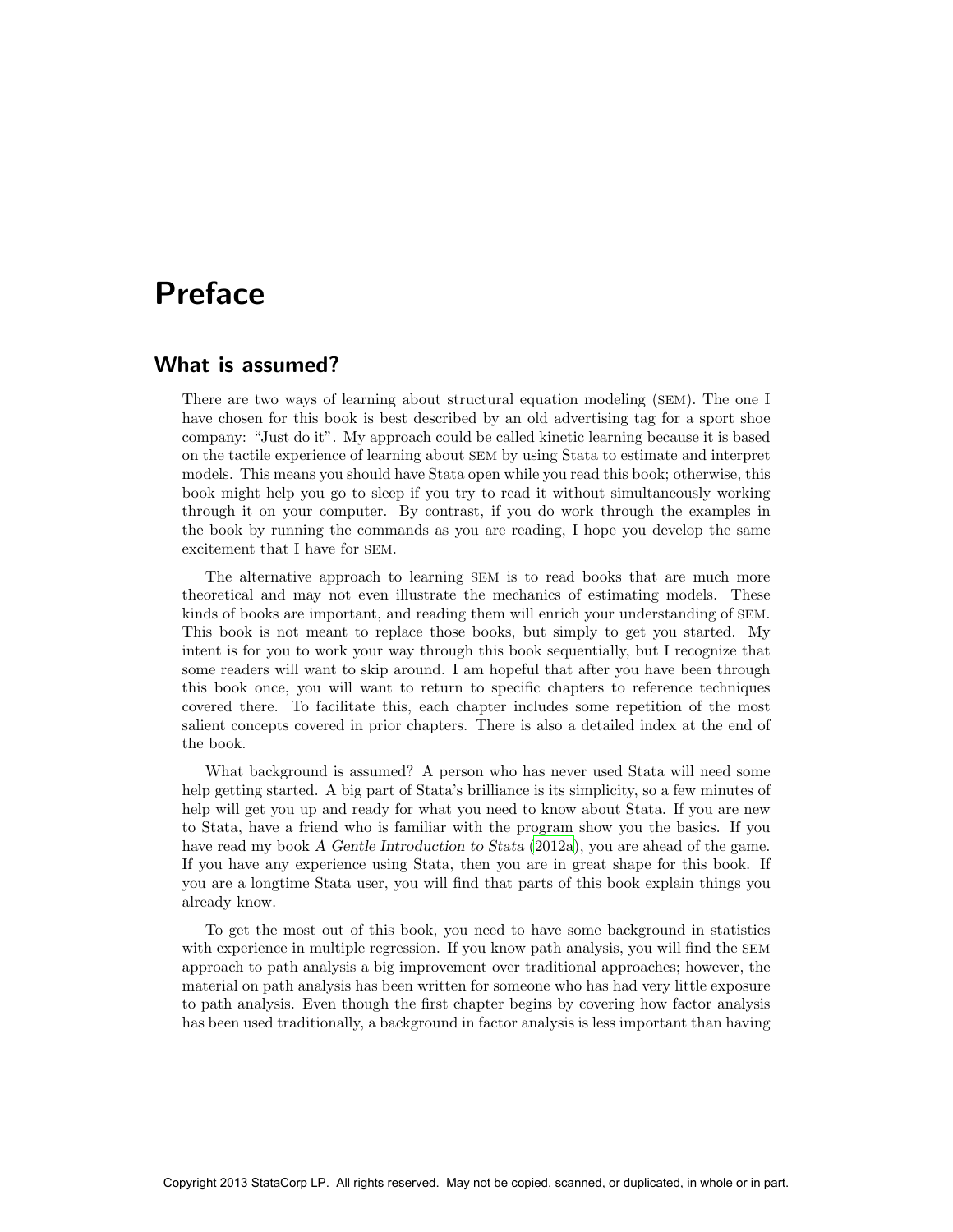had some exposure to multiple regression. The first chapter shows how confirmatory factor analysis adds capabilities to move beyond the traditional approach—you may never want to rely on alpha and principal component factor analysis again for developing a scale. I have covered enough about the traditional applications of factor analysis that you will be okay if you have had little or no prior exposure to factor analysis.

### What will I learn?

We will explore many of the most widely used applications of SEM. We will begin with how to estimate a confirmatory factor analysis model—this is the measurement model part of SEM. This chapter includes parceling as a way to handle a large number of items for one or more of your factors. Next, we will cover path models using SEM—this is the structural model part of SEM. This chapter also introduces nonrecursive path models. We then put these two components together to introduce the full structural equation model. This chapter on the full model includes a number of specialized actions, such as equality constraints. With this foundation, we move on to a chapter on growth curves and conclude with a chapter on multiple-group analysis.

The book has two appendixes. Appendix A shows you how to use Stata's graphical user interface (GUI) to draw and estimate models with Stata's SEM Builder. It would be very useful to begin here so that you are familiar with the SEM Builder interface. If you have no background in SEM, you will not understand how to interpret the results you generate in appendix A, but this is not the point. Appendix A is just there to acquaint you with the SEM Builder that Stata introduced in version 12 and enhanced in version 13. How the interface works is the focus of appendix A. In the text, I use this GUI fairly often, but the focus is on understanding why we are estimating models the way we do and how we interpret and present the results. All the figures presented in this book were created using the SEM Builder, which produces publication-quality figures—far better than what you can draw with most other software packages that produce "near" publication-quality figures.

Appendix B shows you how to work with summary data (means, standard deviations, correlations) that are often reported in published works. You will be able to fit most models with these summary statistics even if you do not have the real data. This feature is great when you read an article and would like to explore how alternative models might be more appropriate. Many articles include a correlation matrix along with standard deviations and means. If these are not included, it is easier to request them from the author than it is to request the author's actual data.

In addition to the two main appendixes, the first two chapters each have their own appendix that briefly describes using the SEM Builder for the models estimated in that chapter.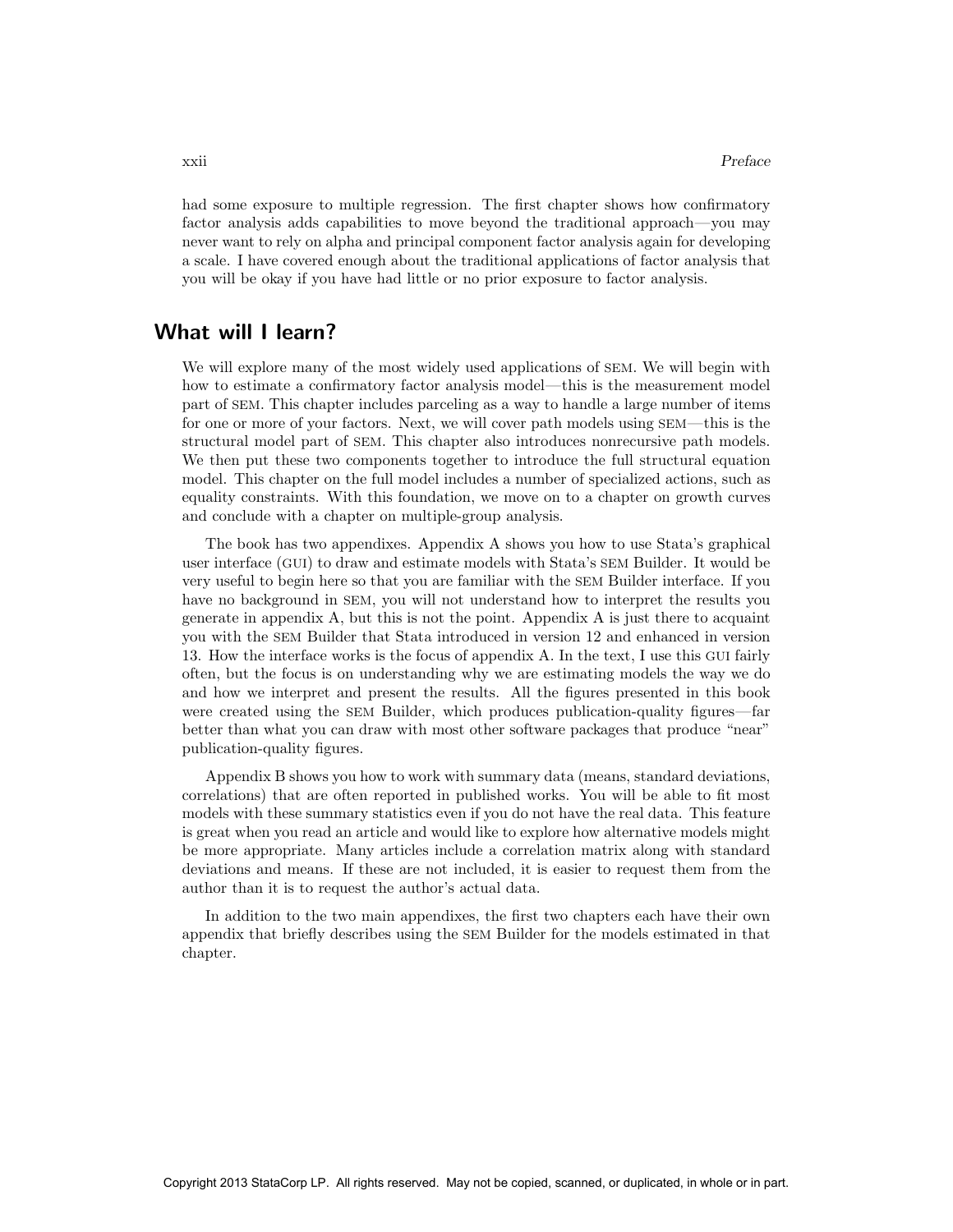Preface xxiii

### How do I use this book?

The chapters are intended to be read in the order they appear, and you should follow along with your reading on your computer. (It does not matter whether you use a Windows, Mac, or Unix operating system because the Stata commands and results will be identical.) If you have no background in SEM or factor analysis, take your time reading chapter 1. If you are comfortable with SEM and factor analysis, you should still go over chapter 1 enough to get a feel for how Stata works with the measurement model.

Though the chapters are fairly long, they are broken up into more manageable sections. If you are like me, once you know the commands I cover, you will have enough on your plate that you will forget the specifics before you need to fit a particular type of model. The sections in each chapter build on each other but are sufficiently independent that you should find them useful as a reference. Someday you will want to estimate a nonrecursive path model or a mediation model; you can easily find the section covering the appropriate model and come back to it. At the same time, this book does not attempt to compete with Stata's own Structural Equation Modeling Reference Manual, or [SEM]; I only cover a widely used subset of the options and postestimation commands available in Stata's SEM package.

### What resources are available?

To facilitate the kinetic part of learning, you can download all the data used in this book as well as the Stata programs, called do-files, that fit every model. In the Command window, type the following:

```
. net from http://www.stata-press.com/data/dsemusr/
```

```
. net describe dsemusr
```

```
. net get dsemusr
```
When you run these three commands, you do not type the initial period and space, called the dot prompt. A convention in all Stata documentation and output in the Results window is to include the dot prompt as a prefix to each command, but you need only type the command itself.

There are several varieties of Stata software, and all of these are able to run the models described in this text. I focus on the Windows and Mac operating systems, and I show when there are slight differences in how they work in the GUI. The Unix GUI is very similar to the Windows GUI. The same Stata do-files run on all operating systems, though the systems differ slightly in how the file structure is organized.

One variety of Stata is called Small Stata. This is full featured and is small only in the sense of being limited in the number of observations (1,200) and variables (99) it can handle. Because a few of the datasets I use have more than 1,200 observations, I have made up smaller datasets that will work using Small Stata. You can obtain these datasets by entering the following in the Command window: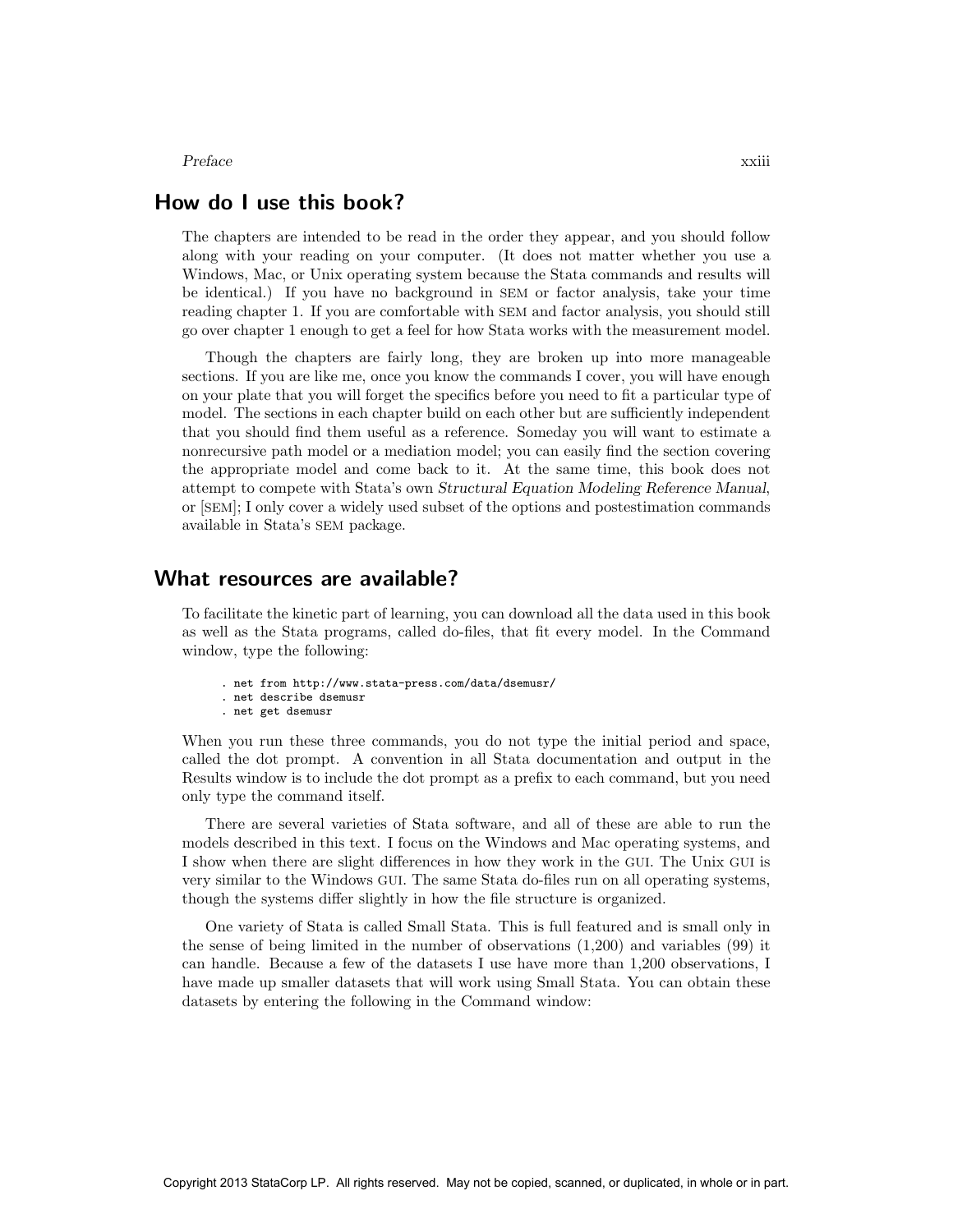```
. net from http://www.stata-press.com/data/dsemusr/
. net describe dsemusr_small
. net get dsemusr_small
```
Using the Small Stata data, you will get somewhat different results for some models in the book simply because you will be using a smaller dataset. In addition, there are three models in chapter 4 that will not run using Small Stata.

At the end of each chapter, you will find some exercises that illustrate the material covered in the chapter. It is important to fit all the models in the text while you read the book because this reinforces what you are learning, as does typing in the commands yourself. The exercises extend this learning process by having you develop your own set of commands and models using the GUI system.

There is much more to SEM than could possibly be covered in a book this size. This book is intended to complement the material in the Stata manuals (over 11,000 pages of helpful information), which are available as PDF files when you install Stata. One way to access the [SEM] manual is to type help sem in the Command window of Stata. This opens a help file. At the top left of the help file, the title ([SEM] sem and gsem) is highlighted in blue. Clicking on this blue link will open up the PDF file of the [SEM] manual.

This book contains a fairly detailed index. Although I have explanatory section headings and these are a good place to start searching for how to do something, the index is naturally much more detailed. You may need to find how to place equality constraints on a multiple-group analysis or on a pair of reciprocal paths. These are covered in very different sections of the book, and the index tells you where to find them. The index was written to be useful after you have read this book and are using it as a reference to guide you while fitting your own models on your own data.

### **Conventions**

Typewriter font. I use a typewriter font when something would be meaningful to Stata as input. This would be the case for something you type in the Command window or in a do-file. If a command is separated from the main text, as in

. sem (compliance <- educ income gender)

a dot prompt will precede the command. I also use a typewriter font for all Stata results, variable names, folders, and filenames.

- Bold font. I use a bold font for menu items and for buttons you click within a menu. The bold font helps distinguish the button from the text; for example, you might be instructed to click the Adjust Canvas Size button.
- Slant font. I use a slant font when referring to keys on our keyboard, such as the Enter key.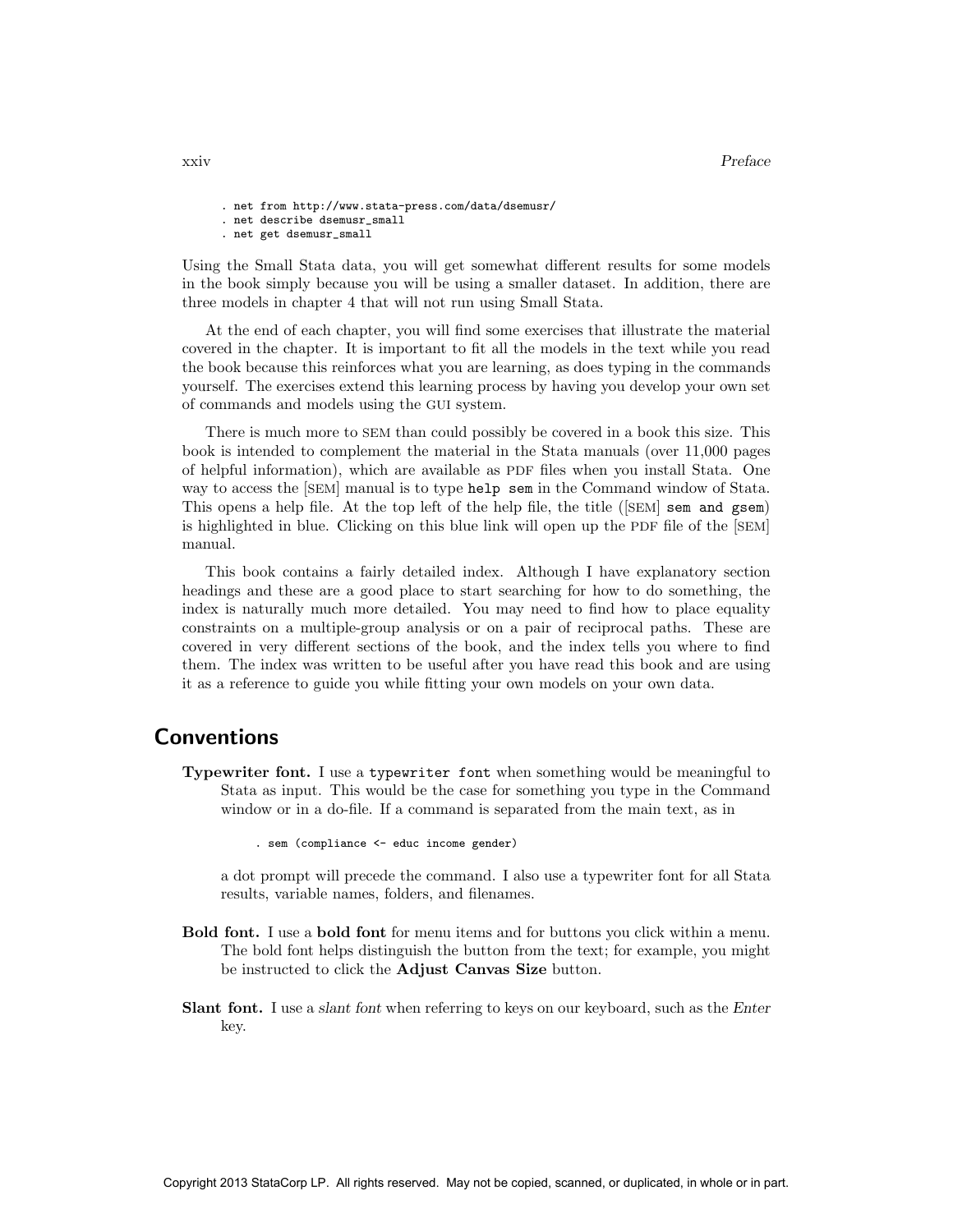### Preface xxv

- 
- Italic font. I use an *italic font* when referring to text in a menu that you need to replace with something else, such as an actual variable name.
- Capitalization. Stata is case sensitive. The command sem (compliance <- educ income gender) will produce a maximum likelihood multiple regression. If you replace sem with Sem, Stata will report that it has no command called Sem. I will use lowercase for all commands and all observed variables. When I refer to latent variables, I will capitalize the first letter of the latent variable. A simple confirmatory factor analysis would be sem (Alienation -> anomia isolate depress report). Only the latent variable, Alienation, is capitalized. The arrow indicates that observed variables measure how a person responds on an anomia scale labeled anomia, an isolation scale labeled isolate, a depression scale labeled depress, and a reported score from an observer labeled report. All four of these observed variables depend on their level of Alienation, the latent variable.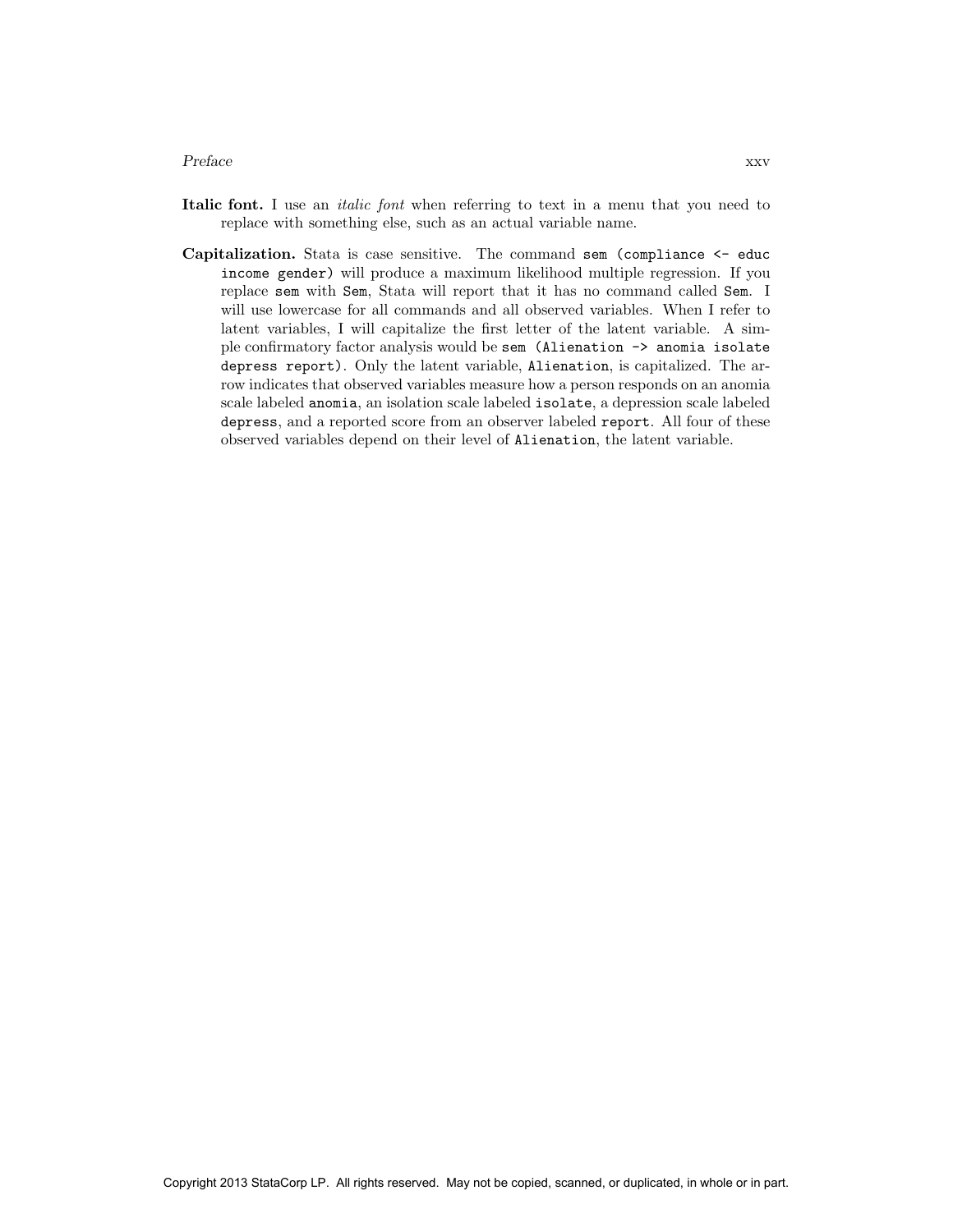(Pages omitted)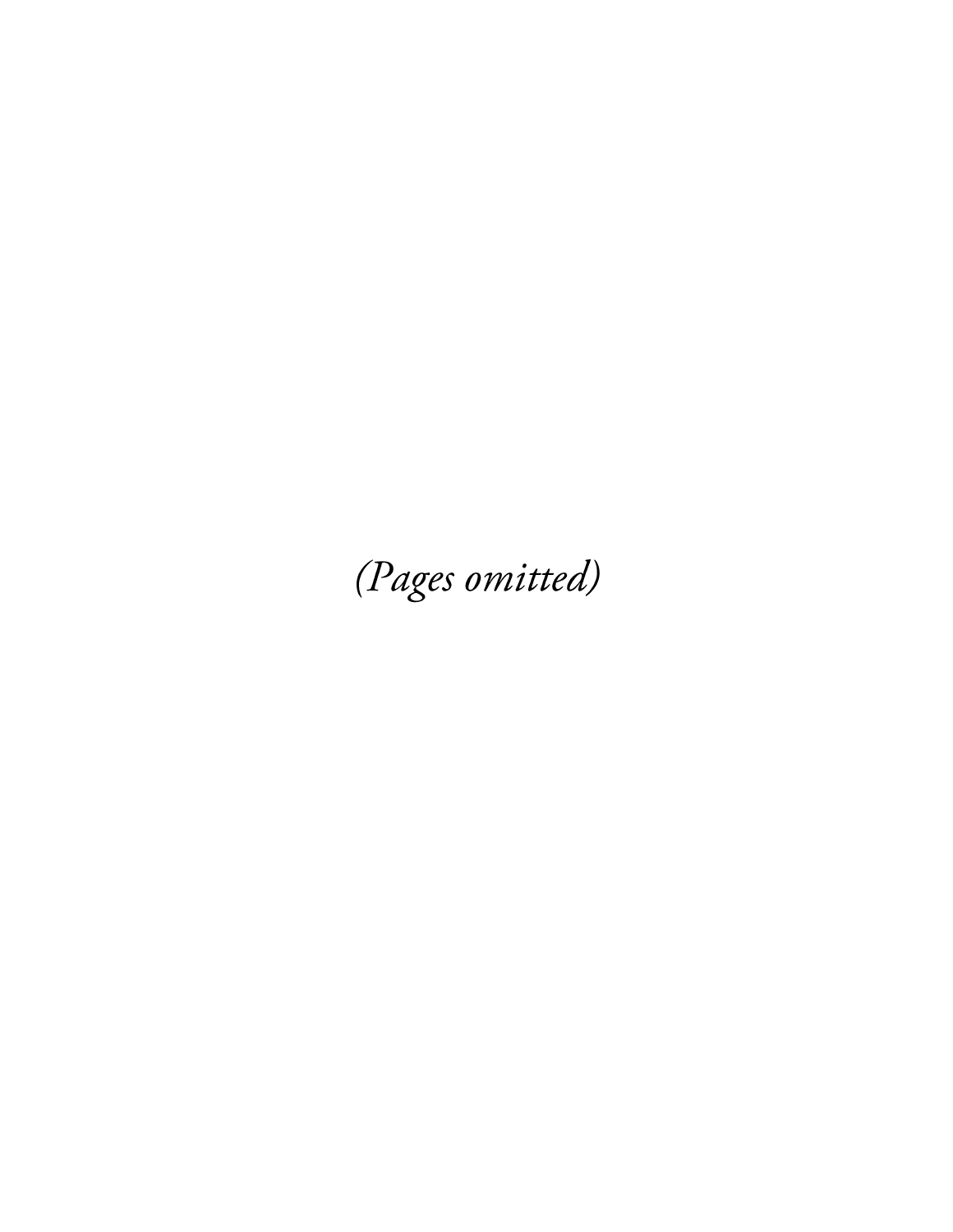## 1 Introduction to confirmatory factor analysis

### 1.1 Introduction

When we are measuring a concept, it is desirable for that concept to be unidimensional. For example, if we are measuring a person's perception of his or her health, the concept is vague in that there are multiple dimensions of health—physical health, mental health, and so on. Let us suppose Chloe is in excellent physical health (a perfect 10), but she is very low on mental health (a score of 0.0). Madison is in excellent mental health (a perfect 10), but has serious problems with her physical health (a score of 0.0). Jaylen is average on both dimensions (a score of 5.0 on both). Do we want to give all three the same score because Chloe, Madison, and Jaylen each average 5.0? Should one dimension be more important than another?

When you have two dimensions  $(x \text{ and } y)$  and try to represent them on a graph, you need two values: one showing a score on the  $x$  dimension and one showing a score on the  $\gamma$  dimension. When there is more than one dimension, a single score becomes difficult to interpret, and it is often misleading to represent the location of a person on the concept with a single number. Thus there are advantages to narrowly defining our concepts so our measures can tap a single dimension. If we are interested in multiple dimensions, such as distinguishing between physical and mental health, then we need multiple concepts and multiple empirical sets of measures.

On the other hand, we can carry this argument too far. Each item we might pick to measure physical health will represent a slightly different aspect of physical health. We should aim to represent as broad a meaning of physical health as we can without adding distinctly different dimensions. The ideal way to do this is to allow each item to have its own unique variance and develop a scale score that represents the shared meaning of the set of items on a single dimension. This way, our measurement model represents concepts that are neither too broad to have a clear meaning nor too narrow to be of general interest.

This is where we will go with confirmatory factor analysis (CFA). We will first cover the "do not even think about it" approach, followed by the exploratory search for a single dimension using the traditional principal component factor analysis approach. We will then extend this to CFA measurement models where we have first one and then two or more concepts.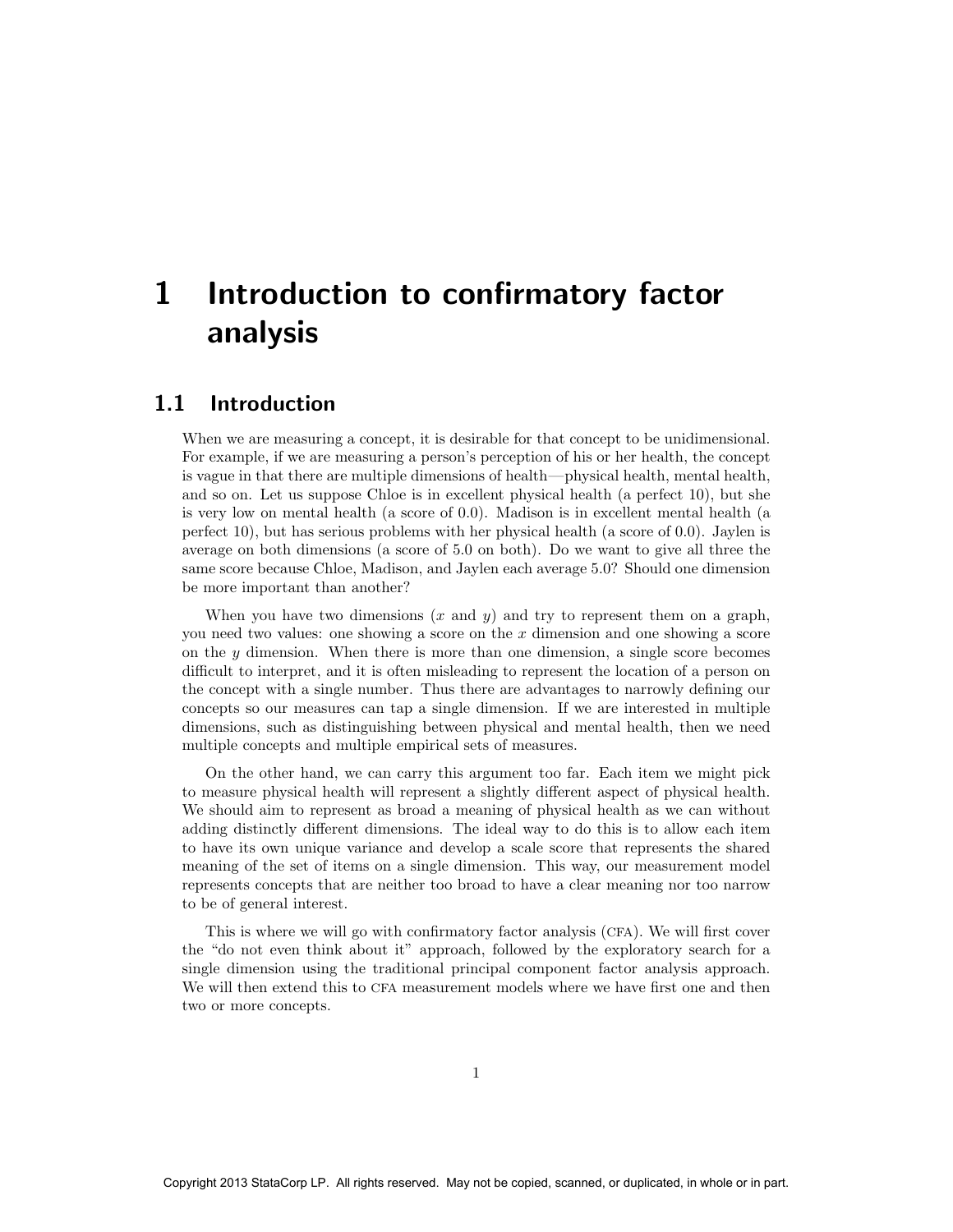### 1.2 The "do not even think about it" approach

Many studies have brief sections reporting how they measured the variables. The authors simply assume the dimensionality of what they are measuring; all they report is the alpha  $(\alpha)$  measure of reliability. (Do not confuse this alpha coefficient with the use of alpha for the conventional level of statistical significance.) If alpha is greater than 0.80 (sometimes a lower value is considered adequate), then these authors say they have a good measure. The alpha coefficient is a measure of internal consistency. It depends on just two parameters, namely, the average correlation/covariance of the items with one another and the number of items. With 20 or more items, the alpha could be 0.80 even if the items are only weakly correlated with one another and even if the items represent several dimensions.

A good alpha value does not ensure that a single dimension is being tapped. Consider the following correlation matrix:

|                                              |  | $x1 \quad x2 \quad x3 \quad x4 \quad x5$ | x6 |
|----------------------------------------------|--|------------------------------------------|----|
| $x1 \quad 1.0$                               |  |                                          |    |
| $x2 \quad 0.6 \quad 1.0$                     |  |                                          |    |
| $x3 \t0.6 \t0.6 \t1.0$                       |  |                                          |    |
| $x4 \quad 0.3 \quad 0.3 \quad 0.3 \quad 1.0$ |  |                                          |    |
| $x5 \t0.3 \t0.3 \t0.3 \t0.6 \t1.0$           |  |                                          |    |
|                                              |  | $x6$ 0.3 0.3 0.3 0.6 0.6 1.0             |    |

We see in this matrix two subsets of items:  $x1-x3$  and  $x4-x6$ . Items  $x1-x3$  are all highly correlated with each other ( $r$ 's = 0.6) but much less correlated with items  $x$ 4– $x$ 6  $(r's = 0.3)$ . Similarly, items  $x4-x6$  are highly correlated with one another  $(r's = 0.6)$ but much less correlated with items  $x1-x3$  (r's = 0.3). This indicates that there are two related dimensions, namely, whatever is being measured by  $x1-x3$  for one dimension and whatever is being measured by  $x4-x6$  for the other. The alpha for these six items is  $\alpha = 0.81$ , which is considered good. For example, Kline (2000) indicates that an alpha of 0.70 and above is acceptable. However, the point here is that when we rely on alpha to justify computing a total or mean score for a set of items, we may be forcing together two or more dimensions, that is, trying to represent two (or more) concepts with one number. At the very least, we should routinely combine reports of reliability with some sort of factor analysis to evaluate how many dimensions we are measuring.

Alpha can be high even with items that are only minimally related to one another. The formula for a standardized alpha is

$$
\alpha = \frac{k\overline{r}}{1 + (k-1)\overline{r}}
$$

where k is the number of items in the scale and  $\bar{r}$  is the mean correlation among the items. We would not think of an  $r = 0.17$ , for example, as more than a minimal relationship. After all, if  $r = 0.17$  then  $r^2 = 0.03$ , meaning that 97% of the variance in the two variables is not linearly related. However, if you had a 40-item scale with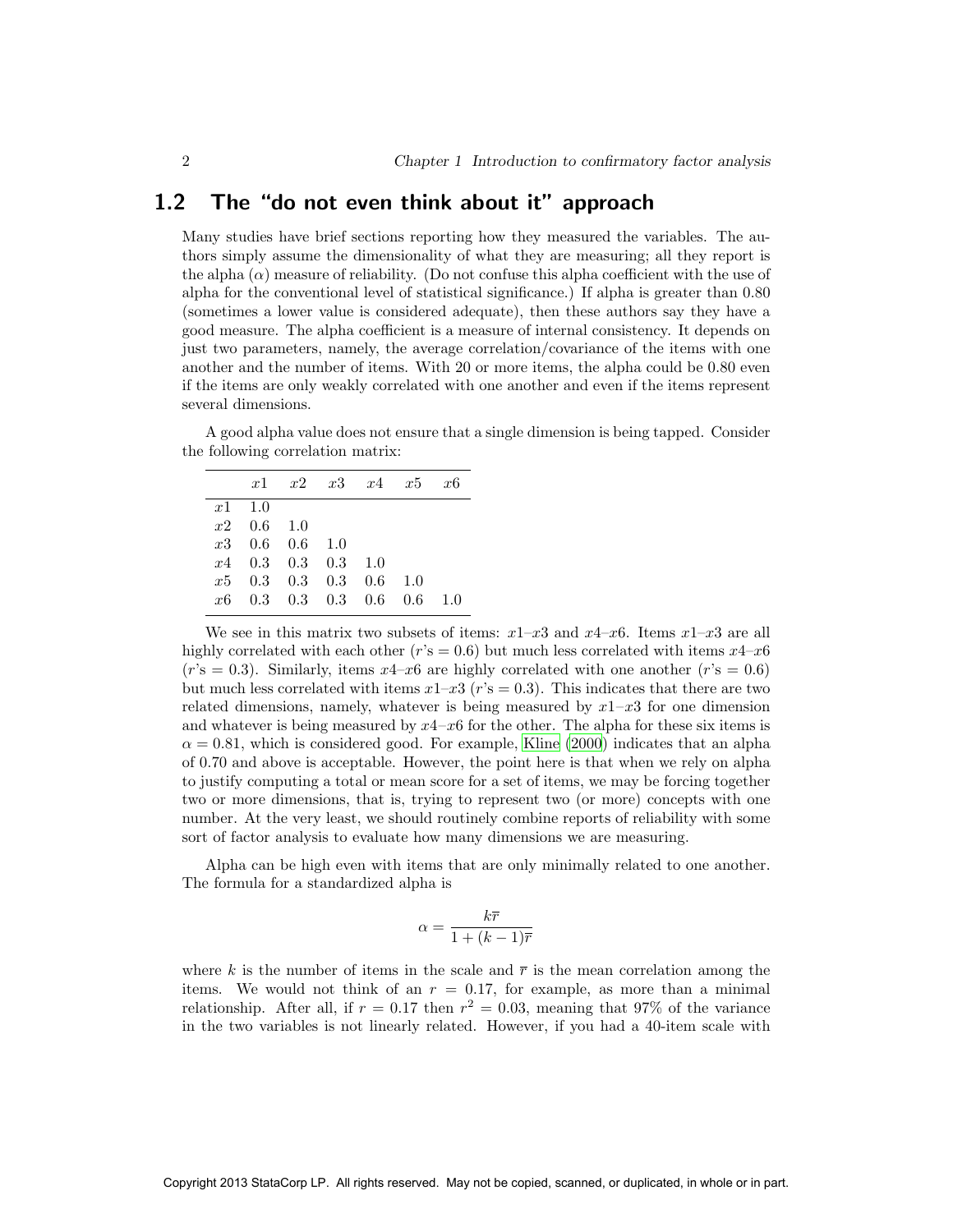an average correlation of just 0.17, your alpha would be 0.80. The measure would be reliable in the sense of internal consistency, but the high alpha does not mean we are measuring a single dimension. Simply adding up a series of items (or taking their mean) and reporting an alpha is insufficient to qualify a measure as a good measure.

### 1.3 The principal component factor analysis approach

Principal component factor analysis (PCFA) is the most traditional approach to factor analysis. Several authors have demonstrated that this is far from the best type of factor analysis (Fabrigar et al. 1999; Costello and Osborne 2005), and some prefer to go so far as to say it is not really factor analysis at all. Stata offers alternative exploratory factor analysis methods, including maximum likelihood factor analysis, that have significant advantages; we are using Stata's PCFA only because of its widespread use. The structural equation modeling approach has advantages over all the traditional approaches to factor analysis and will be the focus of this book.

A major concern with PCFA is that it tries to account for all the variance and covariance of the set of items rather than the portion of the covariance that the items share in common. Thus it assumes there is no unique or error variance in each of the indicator variables. One reason PCFA is so widely used is because it is the default method in other widely used statistical packages, and you need to override this default in those programs to get a truer form of factor analysis. In Stata, PCFA is an option you need to specify and not the default. The Stata command for PCFA is simply factor varlist, pcf, where pcf stands for principal component factor analysis. Through the menu system, click on Statistics  $>$  Multivariate analysis  $>$  Factor and principal component analysis > Factor analysis.<sup>1</sup> In that dialog box, you list your variables under the Model tab. Under the Model 2 tab, you pick Principal-component factor.

We will illustrate PCFA using actual data from the National Longitudinal Survey of Youth, 1997 (NLSY97). This is a longitudinal study that focuses on the transition from youth to adulthood. In 2006, when the participants were in their 20s, the NLSY97 asked a series of questions about the government being proactive in promoting well-being. The questions covered such topics as providing decent housing, college aid, reducing the income differential, health care, and providing jobs. We are interested in using 10 items to create a measure of conservatism. In the nlsy97cfa.dta dataset, these items are named s8646900–s8647800; for simplicity, we have renamed them x1 to x10. The commands appear in a do-file called ch1.do, which you can find at http://www.statapress.com/data/dsemusr/ch1.do. The dataset is located at

. use http://www.stata-press.com/data/dsemusr/nlsy97cfa.dta

<sup>1.</sup> Warning: When you go to Statistics > Multivariate analysis > Factor and principal component analysis, do not then pick Principal component analysis (PCA) from the menu. This is intended to extract principal components, linear combinations of the variables, rather than factors.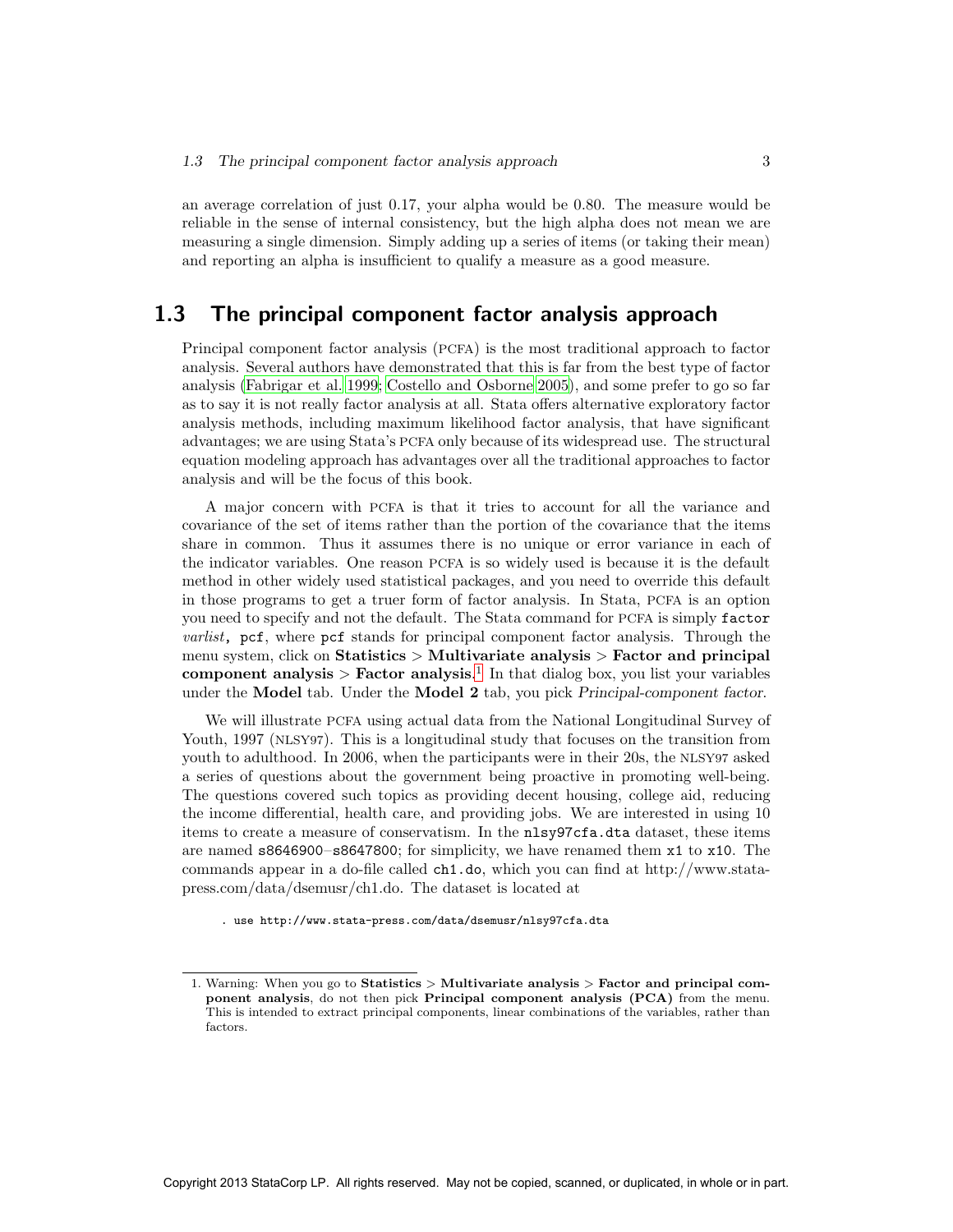Before constructing a scale, we need to examine the items. As you can see below, the responses range from 1 (meaning the task definitely should be the role of government) to 4 (meaning the task definitely should not be the role of government). Higher scores indicate that the person is more conservative.

| . codebook x1-x10, compact |      |            |          |   |         |                                                   |
|----------------------------|------|------------|----------|---|---------|---------------------------------------------------|
| Variable                   |      | Obs Unique | Mean     |   | Min Max | Label                                             |
| x1                         | 1833 | 4          | 2.331697 |   | 4       | GOVT RESPONSIBILITY - PROVIDE JOB                 |
| x2                         | 1859 | 4          | 1.620226 |   | 4       | GOVT RESPNSBLTY - KEEP PRICES UND                 |
| x3                         | 1874 | 4          | 1.416222 | 1 | 4       | GOVT RESPNSBLTY - HLTH CARE FOR S                 |
| x4                         | 1872 | 4          | 1.365385 | 1 | 4       | GOVT RESPNSBLTY -PROV ELD LIV STA                 |
| x5                         | 1815 | 4          | 1.773003 |   | 4       | GOVT RESPNSBLTY -PROV IND HELP 2006               |
| х6                         | 1811 | 4          | 2.276643 | 1 | 4       | GOVT RESPNSBLTY -PROV UNEMP LIV S                 |
| x7                         | 1775 | 4          | 2.228732 | 1 | 4       | GOVT RESPNSBLTY -REDUCE INC DIFF<br>$\sim$ $\sim$ |
| x8                         | 1875 | 4          | 1.309333 | 1 | 4       | GOVT RESPNSBLTY -PROV COLL FIN AI                 |
| x9                         | 1847 | 4          | 1.705468 | 1 | 4       | GOVT RESPNSBLTY -PROV DECENT HOUS                 |
| x10                        | 1860 | 4          | 1.39086  |   | 4       | GOVT RESPNSBLTY -PROTECT ENVIRONM                 |

A PCFA can be run on these items by using a very simple command:

```
. factor x1-x10, pcf
(obs=1617)
Factor analysis/correlation Mumber of obs = 1617 Method: principal-component factors = 2
   Method: principal-component factors Retained factors = 2
   Rotation: (unrotated)
       Factor Eigenvalue Difference Proportion Cumulative
      Factor1 3.91523 2.90094 0.3915 0.3915
      Factor2 1.01429 0.13285 0.1014 0.4930<br>Factor3 0.88144 0.11496 0.0881 0.5811
      Factor3 0.88144 0.11496 0.0881 0.5811
      Factor4 0.76648 0.02404 0.0766 0.6577
      Factor5 0.74243 0.04889 0.0742 0.7320
      Factor6 0.69354 0.08649 0.0694 0.8013<br>
Factor7 0.60705 0.06820 0.0607 0.8620
      Factor7 0.60705 0.06820 0.0607 0.8620
      Factor8 0.53886 0.09140 0.0539 0.9159
      Factor9 0.44746 0.05424 0.0447 0.9607<br>Factor10 0.39322 . 0.0393 1.0000
     Factor10 0.39322 .
```

|  | LR test: independent vs. saturated: $chi(45) = 4083.46$ Prob>chi2 = 0.0000 |  |  |  |  |
|--|----------------------------------------------------------------------------|--|--|--|--|
|  | Factor loadings (pattern matrix) and unique variances                      |  |  |  |  |

| Variable             | Factor1                              | Factor2                                 | Uniqueness                           |
|----------------------|--------------------------------------|-----------------------------------------|--------------------------------------|
| x1<br>x2<br>x3<br>x4 | 0.6064<br>0.5810<br>0.7221<br>0.7174 | $-0.3789$<br>0.0438<br>0.2140<br>0.3200 | 0.4888<br>0.6605<br>0.4328<br>0.3830 |
| x5                   | 0.5780                               | $-0.0261$                               | 0.6653                               |
| x6                   | 0.6091                               | $-0.4536$                               | 0.4233                               |
| x7                   | 0.6050                               | $-0.3327$                               | 0.5233                               |
| x8                   | 0.5994                               | 0.3252                                  | 0.5350                               |
| x9                   | 0.7330                               | $-0.1621$                               | 0.4365                               |
| x10                  | 0.4543                               | 0.5211                                  | 0.5221                               |
|                      |                                      |                                         |                                      |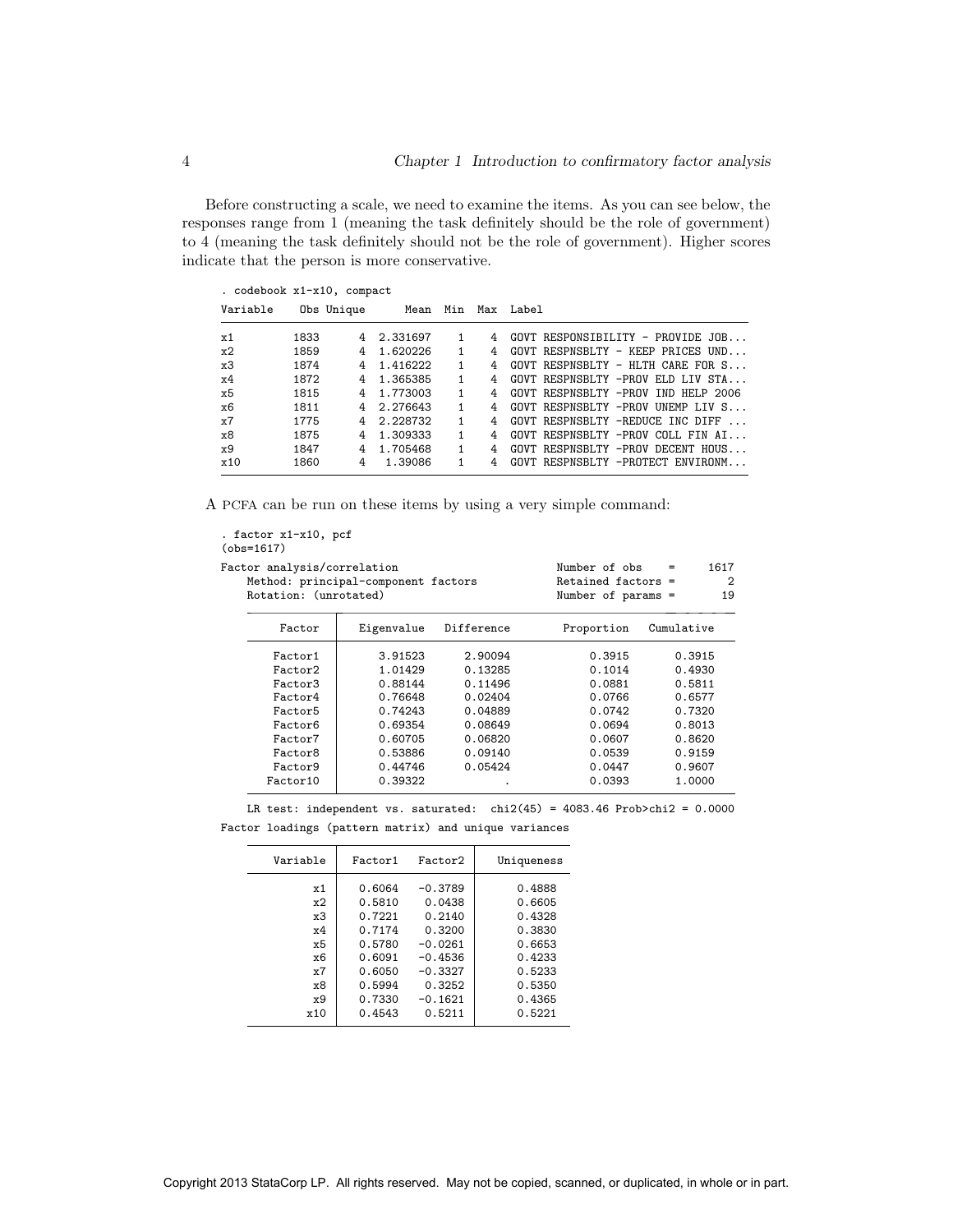These results indicate that the first factor is very strong with an eigenvalue of 3.92. The eigenvalue is how much of the total variance over all the items is explained by the first factor. By using the display command, we can compute the first eigenvalue as the sum of the squared factor loadings for the first factor:

```
. display .6064^2+.5810^2+.7221^2+.7174^2+.5780^2+.6091^2+.6050^2 +.5994^2+
> .7330^2+.4543^2
3.9154428
```
The PCFA analyzes the correlation matrix where each item is standardized to have a variance of 1.0. Therefore, with 10 items, the eigenvalues combined will add up to 10. With 3.92 out of 10 being explained by the first factor, we say the first factor explains 39.2% of the variance in the set of items. Any factor with an eigenvalue of less than 1.0 can usually be ignored.

The second factor has an eigenvalue of 1.01, which is very weak though it does not strictly fall below the 1.0 cutoff. We decide that the first factor, explaining 39.2% of the variance in the 10 items, is the only strong factor. This is reasonably consistent with our intention to pick items that tap a single dimension. We do not have an explicit test of a single-factor solution, but the eigenvalue of 3.92 is large enough to be reasonably confident that all the items are tapping a single dimension. Notice that all the loadings of the items of Factor1 are substantial, varying from 0.45 to 0.73. This range is also good when compared to conventions of the loadings being 0.4 or above. Some authors feel a loading of at least 0.30 is the minimum criterion for an item (Costello and Osborne 2005). You may recall that with the PCFA, the loadings are the correlation between how people respond to each item and the underlying, latent dimension.

Even though the last item has a loading over 0.40, its loading is considerably weaker than the rest of the items. The last item is about the environment, which can be a personal concern of anyone, whether conservative or not. By contrast, the other nine items involve government response to needs people have because of their limited personal resources. Because there is a second factor with an eigenvalue greater than 1.0 and because the loading of the tenth item on the first factor is the weakest, we will drop that item and rerun our analysis to see if we can obtain a clearer result.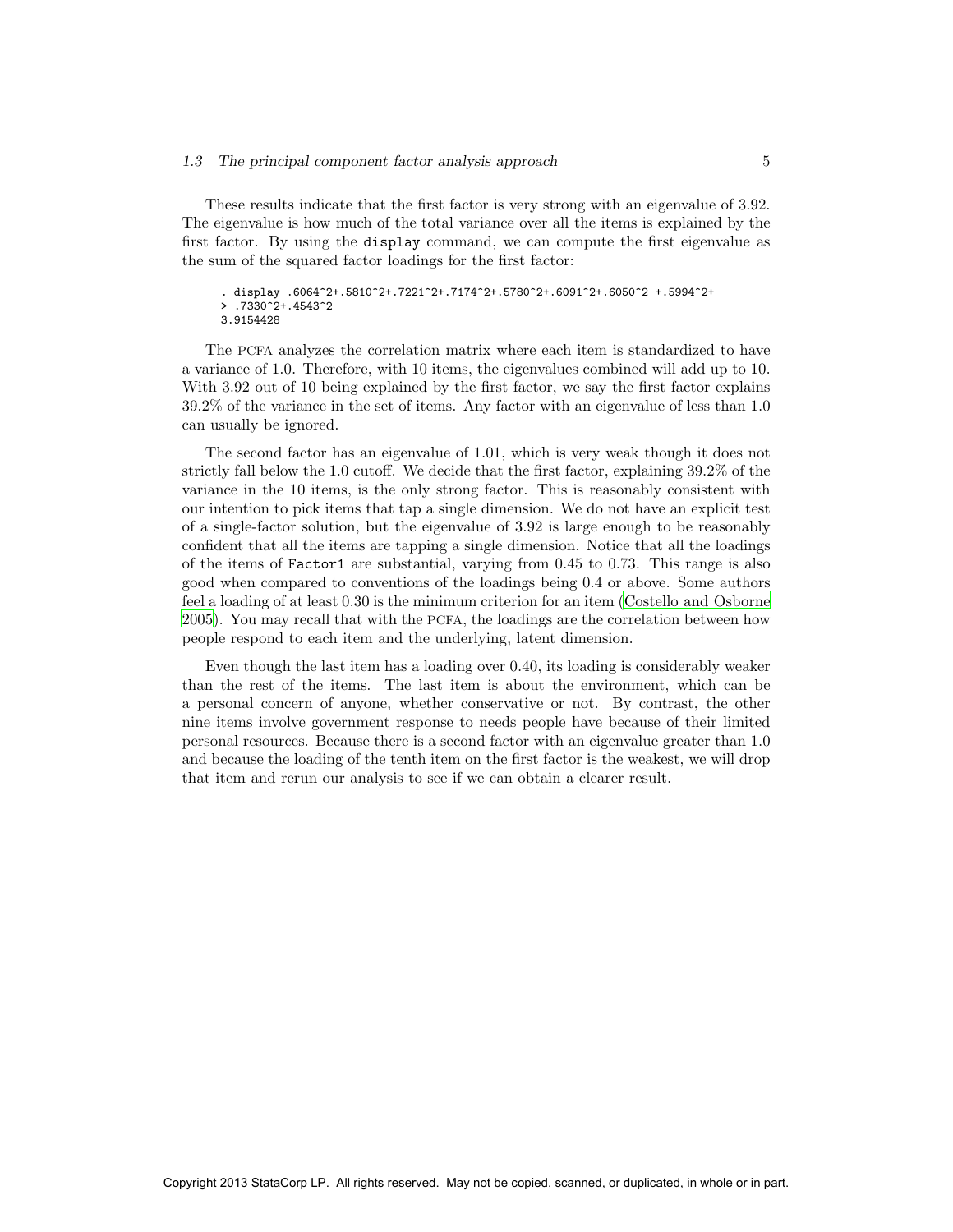| $(obs=1625)$                                         |                                     |            |                                                                    |            |  |  |  |
|------------------------------------------------------|-------------------------------------|------------|--------------------------------------------------------------------|------------|--|--|--|
| Factor analysis/correlation<br>Rotation: (unrotated) | Method: principal-component factors |            | Number of obs<br>$=$<br>$Retained factors =$<br>Number of params = |            |  |  |  |
| Factor                                               | Eigenvalue                          | Difference | Proportion                                                         | Cumulative |  |  |  |
| Factor1                                              | 3.76124                             | 2.80650    | 0.4179                                                             | 0.4179     |  |  |  |
| Factor2                                              | 0.95473                             | 0.10627    | 0.1061                                                             | 0.5240     |  |  |  |
| Factor3                                              | 0.84847                             | 0.10176    | 0.0943                                                             | 0.6183     |  |  |  |
| Factor4                                              | 0.74671                             | 0.05561    | 0.0830                                                             | 0.7012     |  |  |  |
| Factor5                                              | 0.69110                             | 0.07429    | 0.0768                                                             | 0.7780     |  |  |  |
| Factor6                                              | 0.61681                             | 0.07780    | 0.0685                                                             | 0.8466     |  |  |  |
| Factor7                                              | 0.53900                             | 0.09177    | 0.0599                                                             | 0.9065     |  |  |  |
| Factor8                                              | 0.44723                             | 0.05252    | 0.0497                                                             | 0.9561     |  |  |  |
| Factor9                                              | 0.39471                             | ٠          | 0.0439                                                             | 1,0000     |  |  |  |

LR test: independent vs. saturated:  $chi(36) = 3863.18$  Prob>chi2 = 0.0000 Factor loadings (pattern matrix) and unique variances

| Variable                                     | Factor1                                                                      | Uniqueness                                                                   |  |  |
|----------------------------------------------|------------------------------------------------------------------------------|------------------------------------------------------------------------------|--|--|
| x1<br>x2<br>x3<br>x4<br>x5<br>x6<br>x7<br>x8 | 0.6243<br>0.5883<br>0.7222<br>0.7131<br>0.5818<br>0.6197<br>0.6085<br>0.5968 | 0.6103<br>0.6539<br>0.4785<br>0.4915<br>0.6615<br>0.6160<br>0.6297<br>0.6439 |  |  |
| x9                                           | 0.7392                                                                       | 0.4535                                                                       |  |  |

Most researchers would be quite happy with these results. Only one factor has an eigenvalue greater than 1.0, and all nine items load over 0.5 on that factor.

Many researchers ignore the results shown in the column labeled Uniqueness. These values represent the unique variance or error variance. For example, 61% of the variance in indicator variable x1 is not accounted for by the factor solution. The principal component factor method assumes that these uniquenesses are 0. The uniquenesses are sufficiently large that we should consider using a different method for performing exploratory factor analysis, such as the default principle factor method, which does not assume that the uniquenesses are 0. Had we instead typed factor  $x1-x9$ , pf, the results would have been similar, having only one factor with an eigenvalue greater than 1 and with factor loadings ranging from 0.51 to 0.69 on that factor.

Let us proceed with just the first nine items.

. factor x1-x9, pcf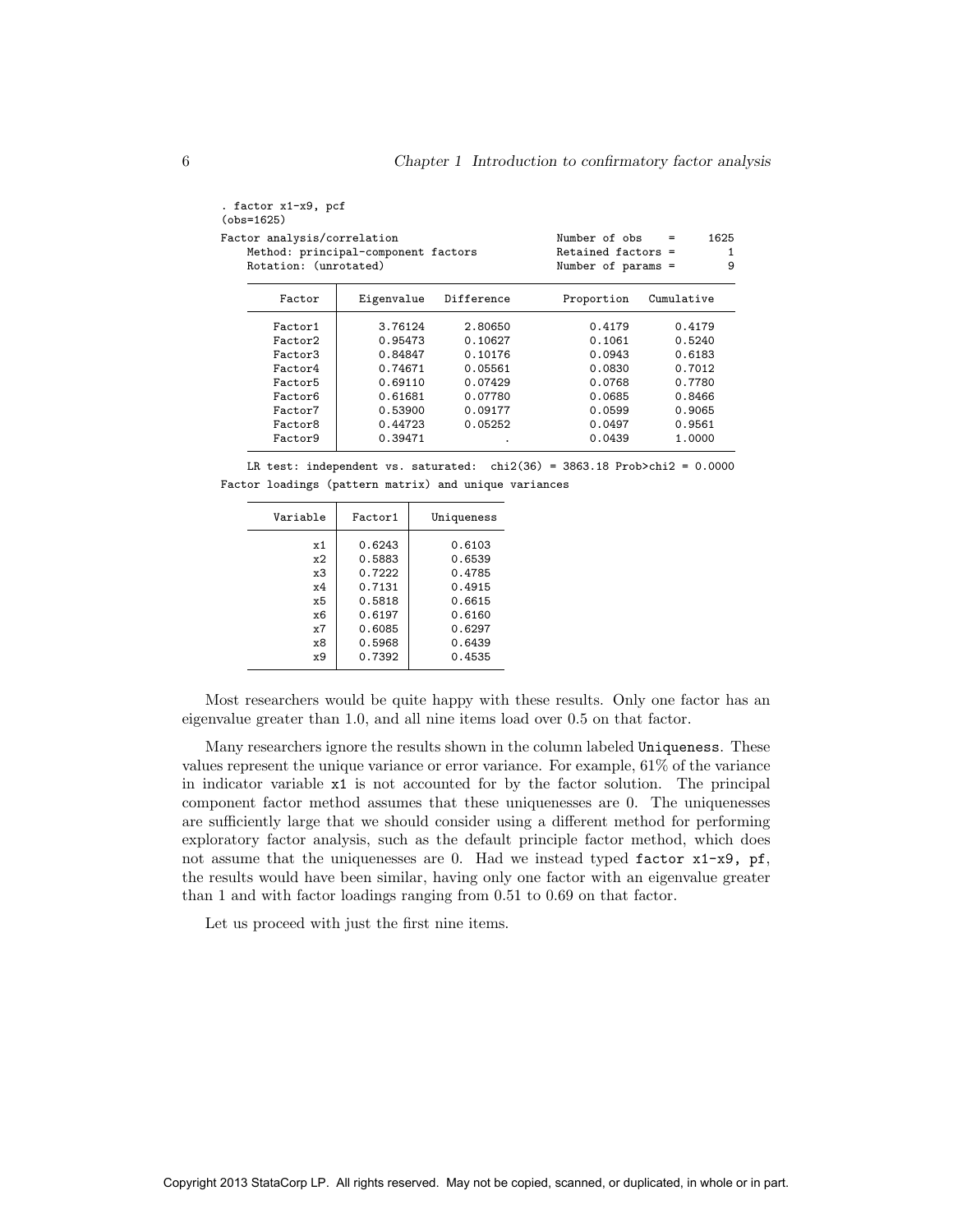### 1.4 Alpha reliability for our nine-item scale

The next step is to assess the reliability of our nine-item scale of conservatism. We will use the alpha command with three options: the item option gives us item analysis, the label option includes labels of our variables (which can make output look messy if you have long labels), and the asis option (which stands for "as is") does not let Stata reverse-code items to get them to fit better. If you have an item that is coded in the opposite direction, you should reverse-code it yourself before running the analysis.

Here is the alpha command with results. Stata can estimate alpha using the variance and covariances (unstandardized, the default) or the correlations (standardized). Because we are going to generate mean or total scores, we will estimate the unstandardized value. The unstandardized version is recommended when generating a scale score using unstandardized variables.

. alpha x1-x9, item label asis Test scale = mean(unstandardized items)

| iest stale – mean (unstandardized fiems) |           |        |        |        |       |                                                     |  |  |
|------------------------------------------|-----------|--------|--------|--------|-------|-----------------------------------------------------|--|--|
| Items                                    | S         | it-cor | ir-cor | ii-cov | alpha | label                                               |  |  |
| x1                                       | $\ddot{}$ | 0.664  | 0.505  | .19857 | 0.789 | GOVT RESPONSIBILITY -<br>PROVIDE JOBS 2006          |  |  |
| x2                                       | $\ddot{}$ | 0.589  | 0.454  | .21848 | 0.793 | GOVT RESPNSBLTY - KEEP<br>PRICES UND CTRL 2006      |  |  |
| x3                                       | $\ddot{}$ | 0.669  | 0.573  | .21577 | 0.781 | GOVT RESPNSBLTY - HLTH CARE<br><b>FOR SICK 2006</b> |  |  |
| x4                                       | $\ddot{}$ | 0.658  | 0.568  | .21954 | 0.783 | GOVT RESPNSBLTY -PROV ELD<br>LIV STAND 2006         |  |  |
| x5                                       | ÷         | 0.582  | 0.441  | .21865 | 0.795 | GOVT RESPNSBLTY -PROV IND<br><b>HELP 2006</b>       |  |  |
| x6                                       | $\ddot{}$ | 0.650  | 0.503  | .20456 | 0.788 | GOVT RESPNSBLTY -PROV UNEMP<br>LIV STAND 2006       |  |  |
| x7                                       | $\ddot{}$ | 0.656  | 0.487  | .19844 | 0.793 | GOVT RESPNSBLTY -REDUCE INC<br>DIFF 2006            |  |  |
| x8                                       | $\div$    | 0.540  | 0.441  | .2348  | 0.797 | GOVT RESPNSBLTY -PROV COLL<br><b>FIN AID 2006</b>   |  |  |
| x9                                       | ÷         | 0.717  | 0.622  | .20509 | 0.774 | GOVT RESPNSBLTY -PROV DECENT<br>HOUSING 2006        |  |  |
| Test scale                               |           |        |        | .21262 | 0.807 | mean(unstandardized items)                          |  |  |

Our scale looks great by conventional standards. At the bottom of the table in the row labeled Test scale, we have the alpha for our scale. The alpha is 0.81, which is over the 0.70 minimum value standard. Under the column labeled alpha, we see what would happen if we dropped any single item from our scale; in each case, the alpha would go down. If dropping an item (one at a time) would substantially raise the alpha, we might look carefully at the item to make sure it was measuring the same concept as the other items. Most likely, the PCFA would have spotted such a problematic item as not fitting the first factor.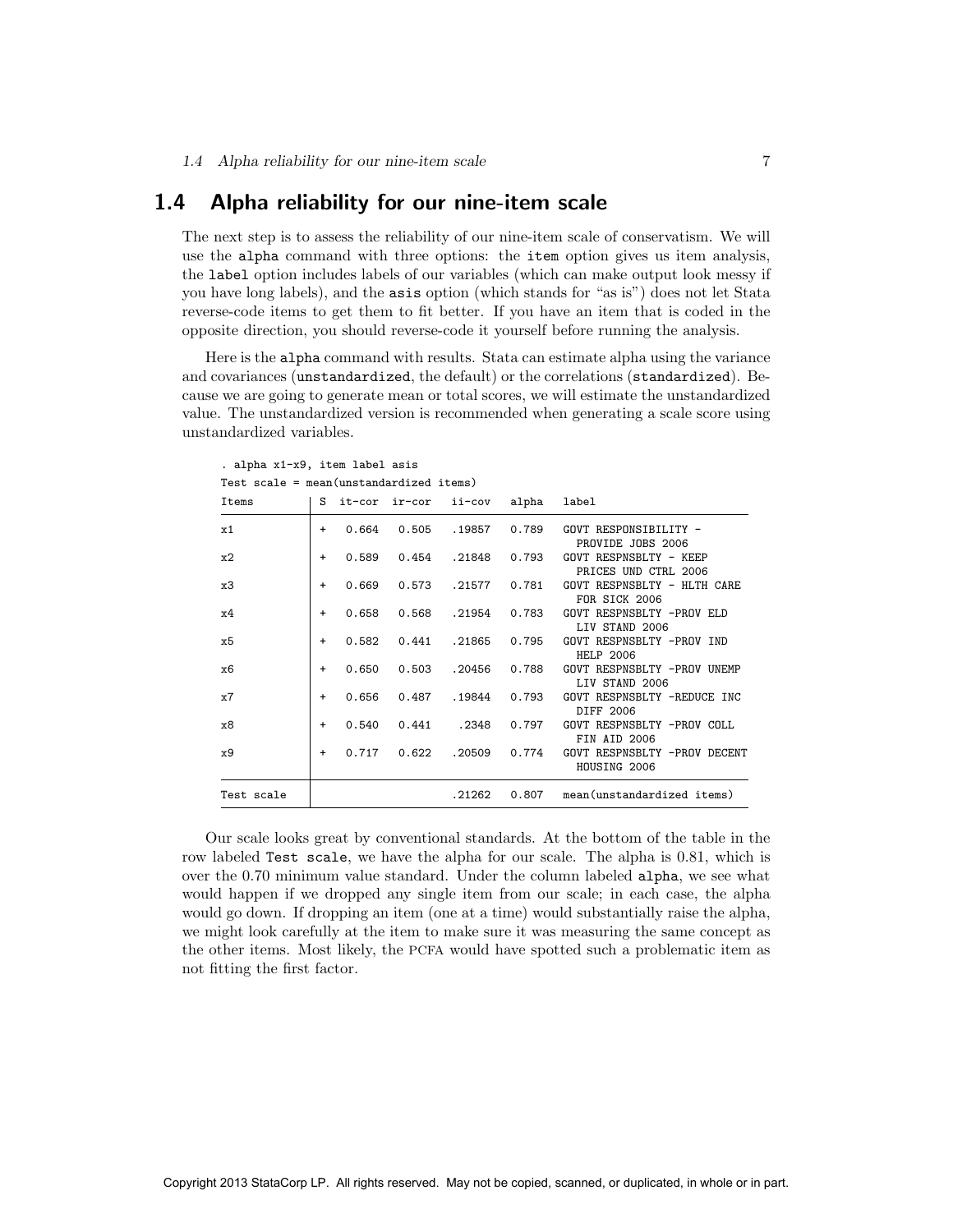To obtain our scale score for each person in our sample, we would simply compute the total or mean score for the nine items. I usually prefer the mean score of the items, because it will be on the same scale as the original items (for these items, between 1 to 4). Given this, a mean of 3.0 would denote that a person is conservative and does not support a proactive government. A mean of 1.5 would denote that the person is fairly liberal, between definitely and probably supporting a proactive government.

By contrast, a total score would range from 9 to 36, and it would be much harder to interpret a total score of, say, 24.0 (instead of 3.0) or 12.0 (instead of 1.5). Another problem with the total score arises if there are missing values for some items. An item with a missing value would contribute nothing to the total, as if we had assigned that item a value of 0.0. If a person skips an item, giving them a score of 0 for that item is ridiculous because that would indicate more definite support of a proactive government than the most favorable available response that is coded as 1.0.

To obtain the mean score for each person, we generate our scale score as the mean of the items the person answered. This egen (extended generation) command gives you the mean of however many of the nine items the person answered:

```
egen conserve = rownean(x1-x9)(7097 missing values generated)
```
The egen command shows that there are 7,097 missing values on our generated conserve variable. This is not a problem because the item was only asked for a subset of the overall dataset. The summarize command below tells us that the mean is 1.78, the standard deviation is 0.51, and this is based on 1,888 observations. These 1,888 observations include anybody who answered at least one of the items (see box 2.1 for alternative treatments of missing values). The histogram with a normal distribution overlay (figure 1.1) shows that our score is pretty skewed to the right with a concentration of people favoring a proactive government.

| conserve |             |          |             |          |  |
|----------|-------------|----------|-------------|----------|--|
|          | Percentiles | Smallest |             |          |  |
| 1%       | 1           | 1        |             |          |  |
| 5%       |             | 1        |             |          |  |
| 10%      | 1.111111    | 1        | Obs         | 1888     |  |
| 25%      | 1.354167    | 1        | Sum of Wgt. | 1888     |  |
| 50%      | 1.690476    |          | Mean        | 1.775299 |  |
|          |             | Largest  | Std. Dev.   | .5132186 |  |
| 75%      | 2.111111    | 3.888889 |             |          |  |
| 90%      | 2.444444    | 3.888889 | Variance    | .2633934 |  |
| 95%      | 2.666667    | 4        | Skewness    | .7200074 |  |
| 99%      | 3.222222    | 4        | Kurtosis    | 3.537959 |  |

. summarize conserve, detail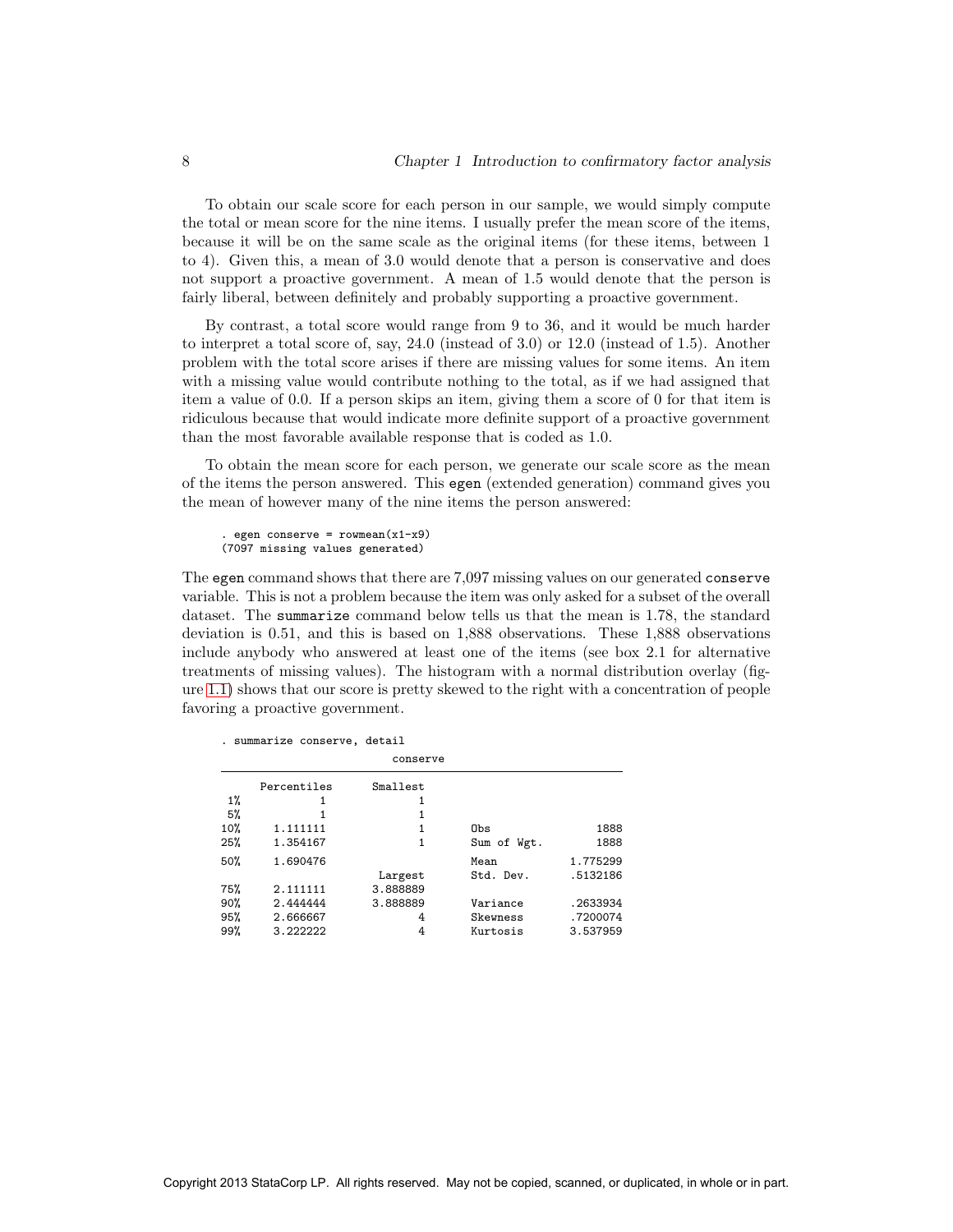#### 1.5 Generating a factor score rather than a mean or summative score 9



. histogram conserve, norm freq (bin=32, start=1, width=.09375)

Figure 1.1. Histogram of generated mean score on conservatism

### 1.5 Generating a factor score rather than a mean or summative score

When we generated our conserve scale using the traditional approach, we simply got the mean of the nine items. This method counts each item as equally relevant to the concept being measured. If all the items are equally important, we say that the items are  $\tau$  ("tau") equivalent. If this were true, then each item would have an identical loading; rarely is this the case. An item that has a loading of 0.90 on a factor is more salient than one that has a loading of 0.30. Therefore, the item with the larger loading should be given a greater weight when we generate the scale score.

You can generate a factor score that weights each item according to how salient it is to the concept being measured. Factor scores will be extremely highly correlated with the simple mean or summative score whenever the loadings are all fairly similar. If the loadings vary widely, the factor score will be a better score to use because factor scores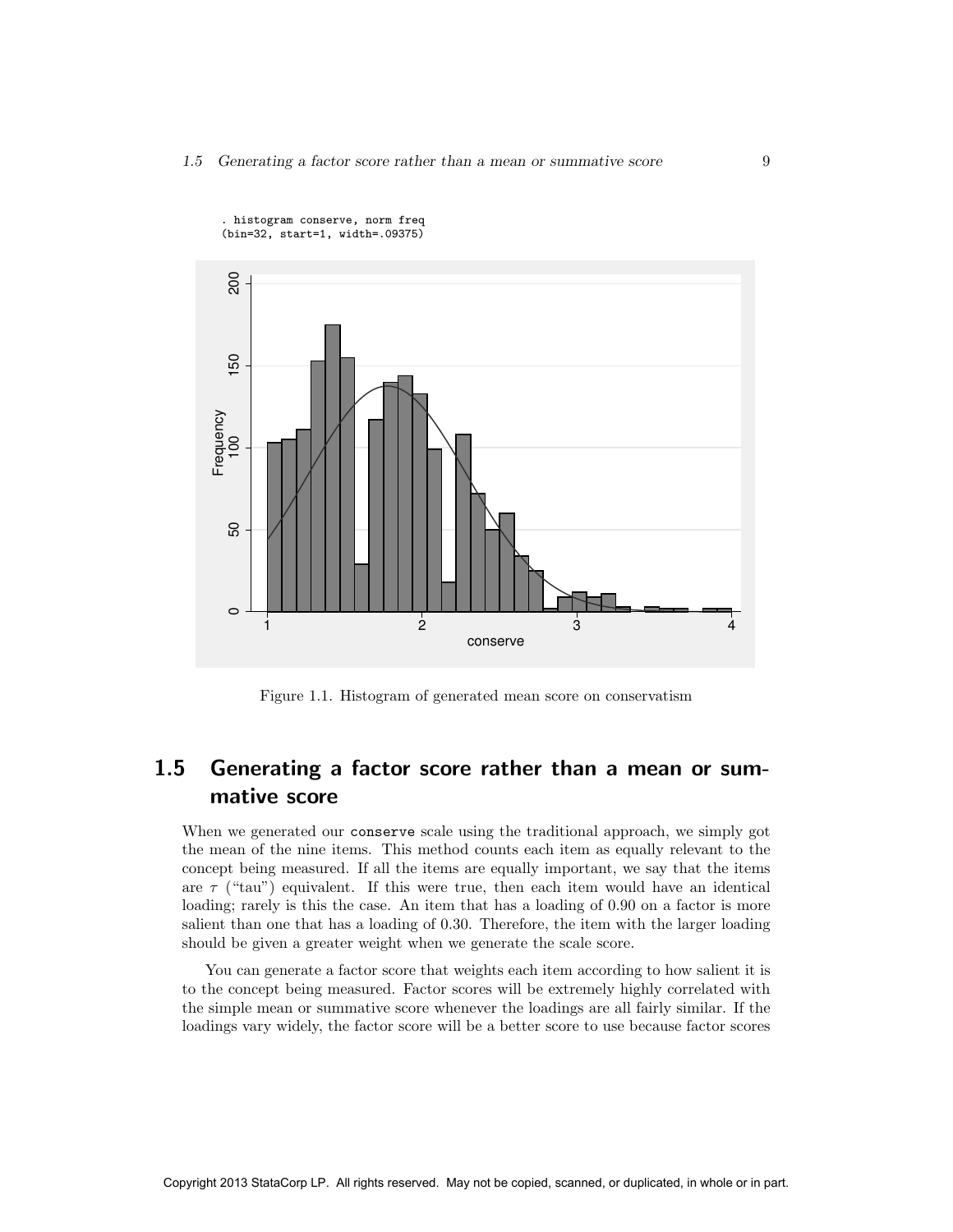weight items by their salience (loadings and correlations with the other items), but the advantage is only substantial when some items have much weaker loadings than others. The factor score will be scaled to have a mean of 0.0 and a variance of 1.0; in other words, it will be the standardized score for the concept.

To generate a factor score on the first factor, we run the postestimation command predict immediately after the factor command. The predict command we use includes only those participants who answered all nine items. This means we may have a substantially smaller N if several participants have skipped at least one of the items. This casewise deletion can be a serious limitation because we normally want to use all available data.

| . factor x1-x9, pcf                        |
|--------------------------------------------|
| ( <i>output omitted</i> )                  |
| . predict conservf1                        |
| (regression scoring assumed)               |
| Scoring coefficients (method = regression) |

| Variable                                            | Factor1                                                                                         |  |
|-----------------------------------------------------|-------------------------------------------------------------------------------------------------|--|
| x 1<br>x2<br>xЗ<br>x4<br>x5<br>x6<br>x7<br>x8<br>ж9 | 0.16598<br>0.15641<br>0.19200<br>0.18958<br>0.15468<br>0.16475<br>0.16179<br>0.15866<br>0.19654 |  |
|                                                     |                                                                                                 |  |

We do not need any options on the predict command because the default is to generate the factor score for the first factor. By contrast, the egen conserve = rowmean( $x1-x9$ ) we used in the previous section computed the mean of however many items a person answered so long as they answered at least one item. We have 1,625 people who answered all nine items and 1,888 people who answered at least one of the nine items; therefore, the egen command retains more observations.<sup>2</sup>

The results above show us the factor scoring coefficients, which are like standardized beta weights. Notice that the ninth item has a scoring coefficient of 0.20 and the second item has a scoring coefficient of 0.16. This means the ninth item counts slightly more in generation of the factor score, which makes sense because the ninth item had a bigger loading than the second item  $(0.74 > 0.59)$ .

The default for the predict command is to predict the factor score as the weighted sum of the items using the scoring coefficient as the weight for each item. The factor score should be more reliable than the summative or mean score because it more optimally weights the items.

<sup>2.</sup> To get the mean for only those who answered all nine items, we would have used egen conservm = rowmean(x1-x9) if !missing(x1, x2, x3, x4, x5, x6, x7, x8, x9). Stata reads !missing as "not missing". Notice the items are all listed and separated by a comma; the commas are necessary for this command.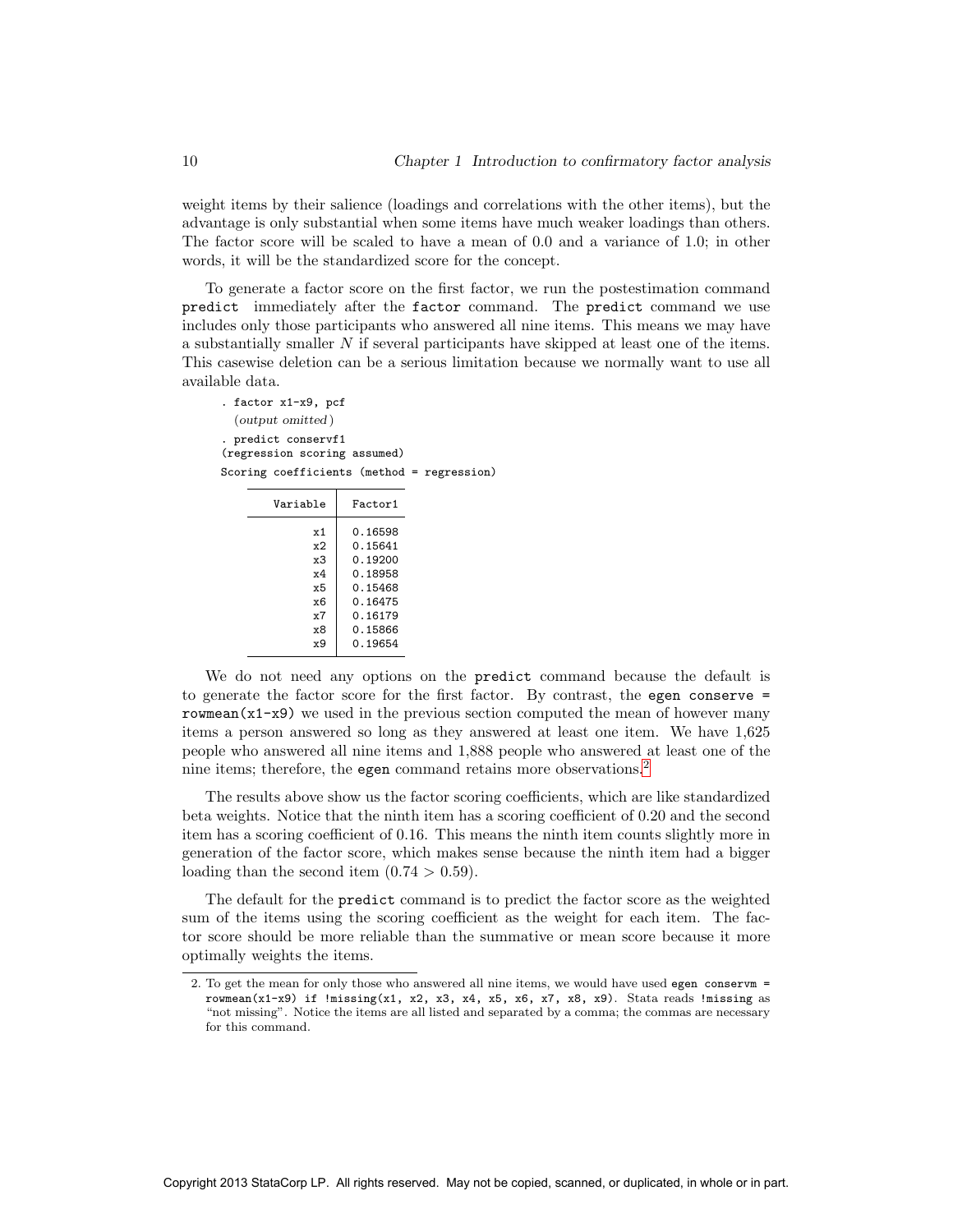### 1.6 What can CFA add? 11

How much does it matter whether you compute a mean/summative score or a factor score? The correlation between the average score on conservatism and the factor score is  $r = 0.99$ . Thus it does not matter which approach you use in this example, except for the different ways of handling missing values on skipped items. Here is a graph comparing the distributions of the two variables. The factor score would be more reliable when the items varied substantially in their loadings and, hence, their factor scoring coefficients. The mean or summative score would use more information if there were a lot of missing values.



Figure 1.2. Generated mean score on conservatism versus factor score on conservatism

### 1.6 What can CFA add?

One thing that both CFA and factor analysis methods other than PCFA do is to allow each item to have its own unique variance. This is illustrated in figure 1.3, where each observed question  $(x_1-x_9)$  has a corresponding error term,  $\epsilon_1-\epsilon_9$ . These error terms allow for variance in the responses to the question that are unique to the item and do not reflecting the shared variance of the nine items. The latent variable, Conservative, appears in the oval and is what the nine items share; the  $\epsilon$ 's are what is unique about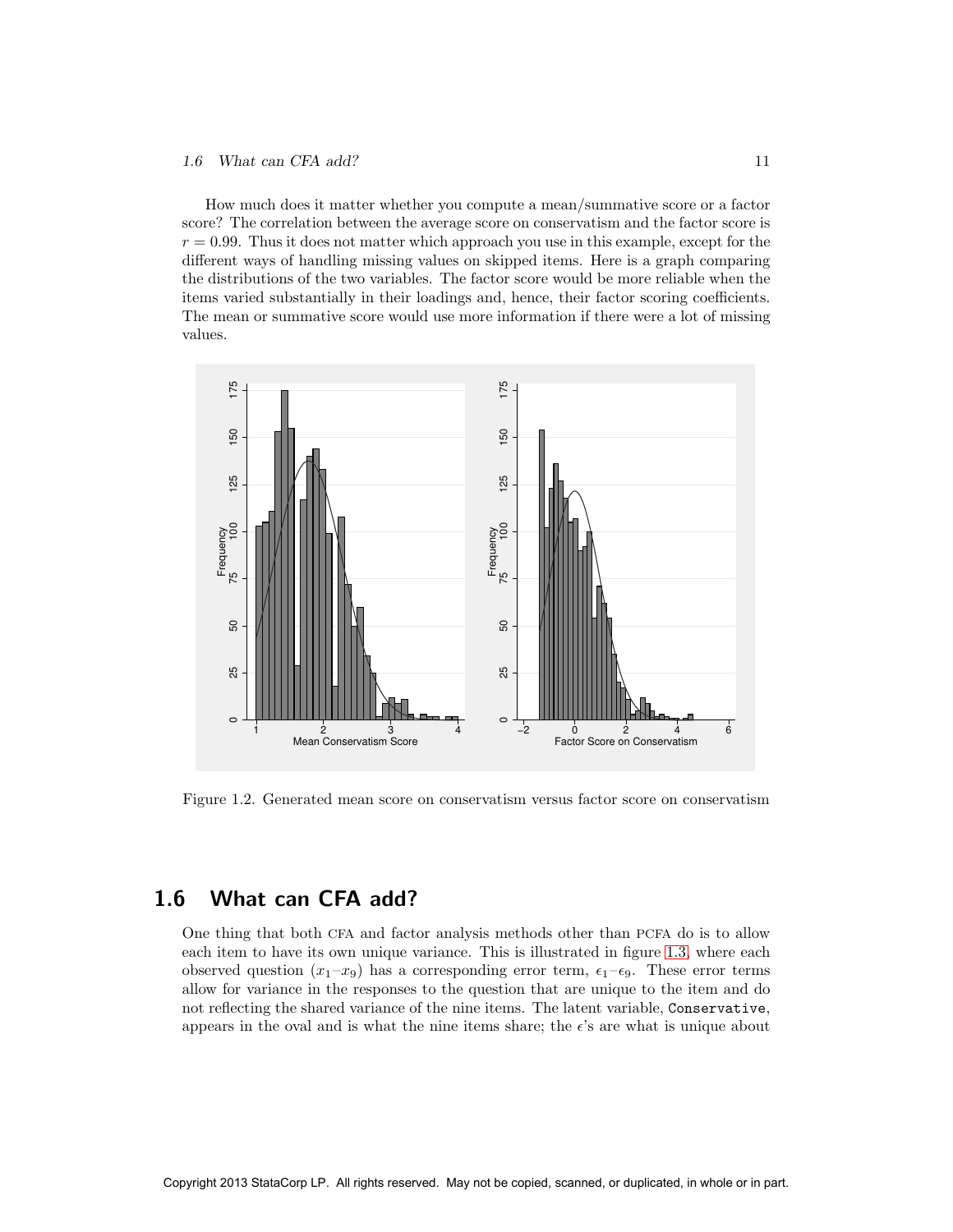each item. It is usual to assume that the error terms are normally distributed and uncorrelated (this assumption will be relaxed in later sections of the book).

CFA assumes that the latent variable accounts for how people respond to all nine individual questions, which is what the nine items share in common. Notice the direction of the arrows from Conservative to each of the nine items; the arrows take us from the latent variable to the observed items. This is because how people respond to a question is the dependent variable; that is, a person's response depends on how conservative he or she is, the independent variable. Because all the items seem to tap conservatism, we will posit that a single factor is all we need, and so we draw the single-factor model seen in figure 1.3.



Figure 1.3. CFA for nine-item conservatism scale

This is a confirmatory model because we have specified the factor that underlies the responses to these nine items; that is, all the items are indicators of conservatism. When we ran PCFA, we hoped there would be a single dominant factor. With CFA, we specify the number of factors. In this example, we specified that the covariance of the nine items is fully explained by the single latent variable plus the unique variance of each item. Notice that we are estimating the unique variance or error variance for each of the nine observed indicator variables (items). In the PCFA, we assumed conservatism had to explain all the variance among the nine items. Here we acknowledge that each item may have some unique variance that we are treating as random error. We assume the error variables are normally distributed with a mean of 0.

There are real advantages to CFA. By isolating the shared variance of the nine questions from their unique variances, we are able to obtain a better measure of the latent variable. We are also likely to get stronger results by removing measurement error if the latent variable is subsequently used as an independent or dependent variable in a structural equation model. This is because measurement error, by its nature, only adds noise to our measurement; it has no explanatory power.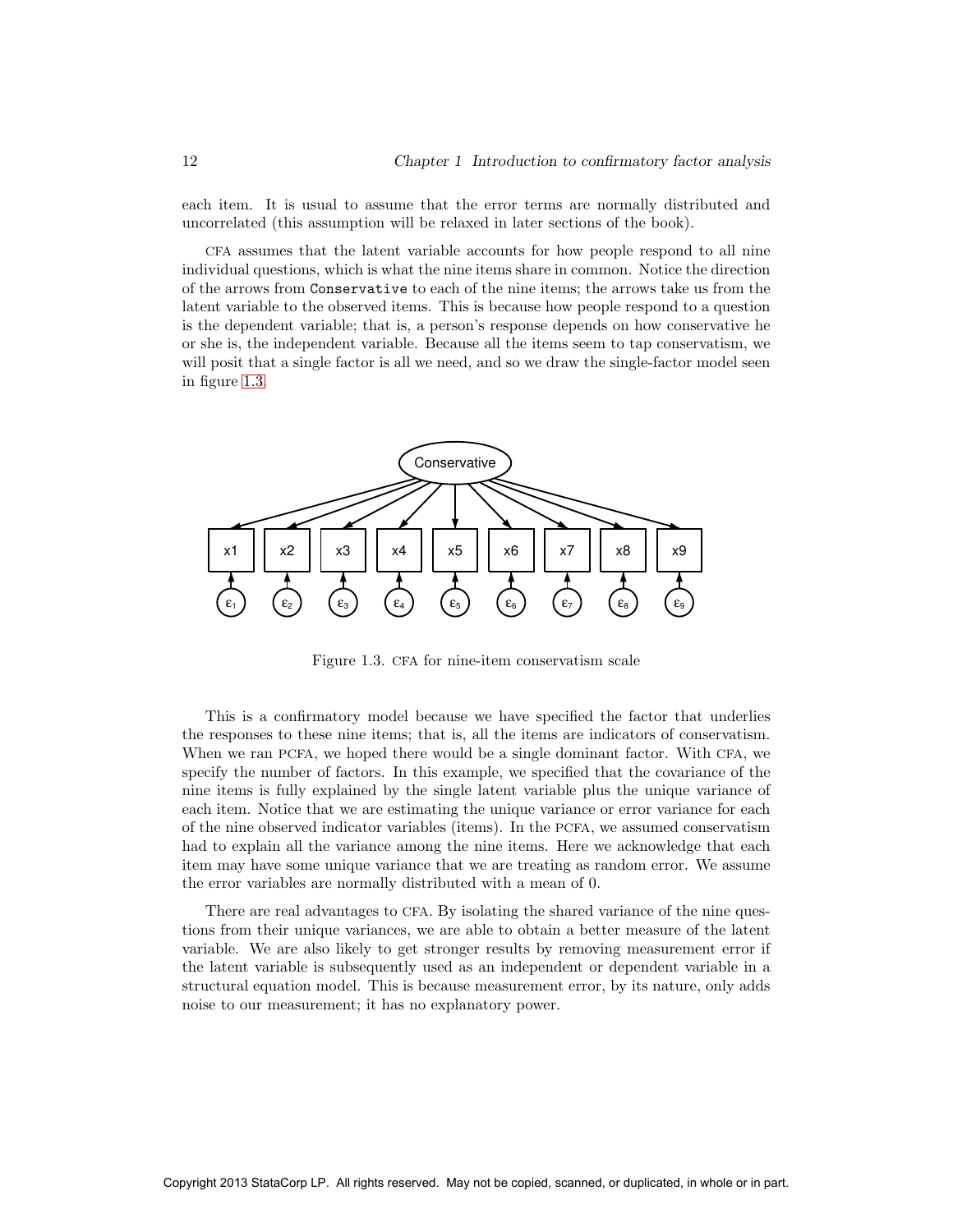Appendix A provides an introduction to using the extremely capable drawing package that Stata offers, the SEM Builder. Here I will just show how we created figure 1.3. In the Command window, type in sembuilder to open the drawing program.

Select the **Add Measurement Component** tool,  $\mathbb{S}^n$ , and then click within the SEM Builder wherever you want the latent variable to appear (for our purposes, you will want it to appear in the middle horizontally and a bit high vertically).

In the box labeled Latent variable name, type Conservative (remember that our convention is to capitalize the first letter of a latent variable). In the box labeled Measurement variables, choose the variables x1 through x9 from the drop-down menu (assuming you have the nlsy97cfa.dta dataset open). Make sure the Measurement direction is Down. Click OK.

With nine indicator variables, the default size for observed variable boxes will cause the diagram to be wider than the default size of the canvas. To see the

full diagram, click on the **Adjust Canvas Size** button,  $\mathbb{L}\mathbb{L}$ , and set the canvas size to  $7 \times 4$ .



This new canvas size will be large enough to accommodate the full diagram. However, you may not yet be able to see the full canvas. Click on the Fit in Window button,  $\left|\frac{r_{+}^{+}}{r_{+}^{+}}\right|$ , to see the full canvas in the Builder window. If a portion of the diagram is not on the canvas, click on the **Select** tool,  $\blacksquare$ , and drag it over the model so that all objects are highlighted. Then move the diagram until you see the entire diagram on the canvas.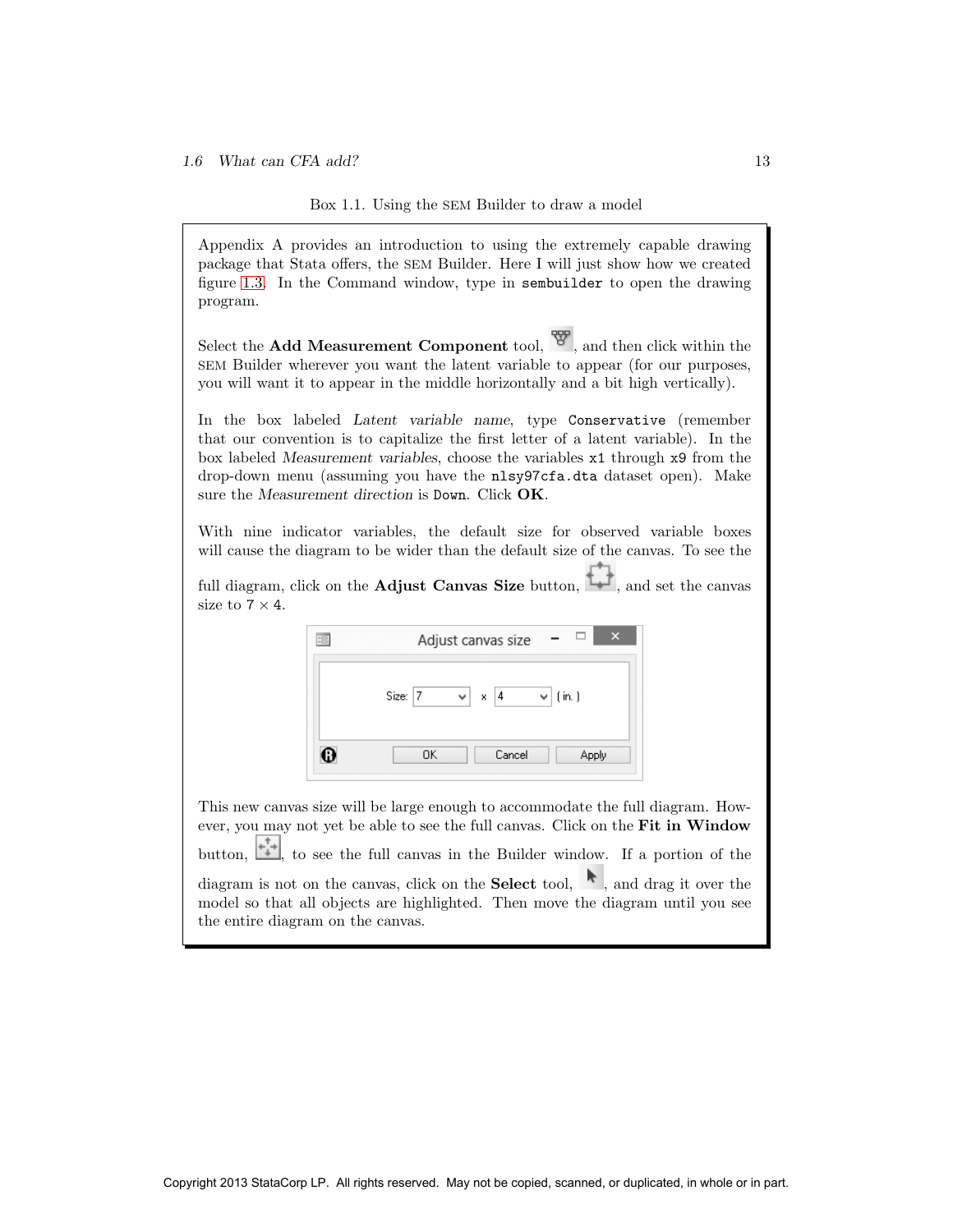Because Conservative is so long, it does not fit in the default size oval for a latent variable. To make the oval larger, select Settings > Variables > All

Latent... from the menu (on a Mac, click the Tools button,  $\frac{1}{100}$ , in the upper right to find the Settings menu.) In the dialog box that opens, change the size to  $0.75 \times 0.38$ . You can also change the size of the boxes for observed variables through the **Settings**  $>$  **Variables** menu if you like.

Should you need to copy this diagram to another document, such as a Word document, you can do this with the standard copy and paste commands. You can use the Adjust Canvas Size button if you want to specify the exact width and height of the object that is copied. Then click on the **Copy Diagram** button,

. Now the diagram is ready to paste into another document. More detail appears in the chapter 1 appendix.

With so many indicators, it should be clear now why you want short names for your variables. I used the clonevar command to rename the variables because their original names in the dataset were long and unclear, for example, clonevar x1 = s8332500.

### 1.7 Fitting a CFA model

We can fit a CFA model by using the Stata command language directly or by using the SEM Builder. Here I will show how to do this with the commands, to ensure that you understand them. The chapter 1 appendix then replicates selected results with the SEM Builder.

The Stata command to fit our CFA model is simple. We do need to run a set of four commands, but each of them is quite simple. First, to fit the model, we run

```
. sem (Conservative -> x1-x9)
```
By running this command, we have the name of our latent variable, Conservative, and the  $\rightarrow$  points from the latent variable to its indicators,  $x1-x9$ , just like in figure 1.3.<sup>3</sup> The direction of the arrow is sometimes difficult for beginners to grasp. The idea is that a person's response to each item is caused by how conservative he or she is. That is, your response to an item does not cause you to be conservative; rather, your level of conservatism causes your response. The latent variable here is the independent variable, and the indicators are the dependent variables. We have not specified any options. We have four possible estimation methods:

<sup>3.</sup> Note that the name of the latent variable should be capitalized to help us distinguish indicators, which should be all lowercase, from latent variables.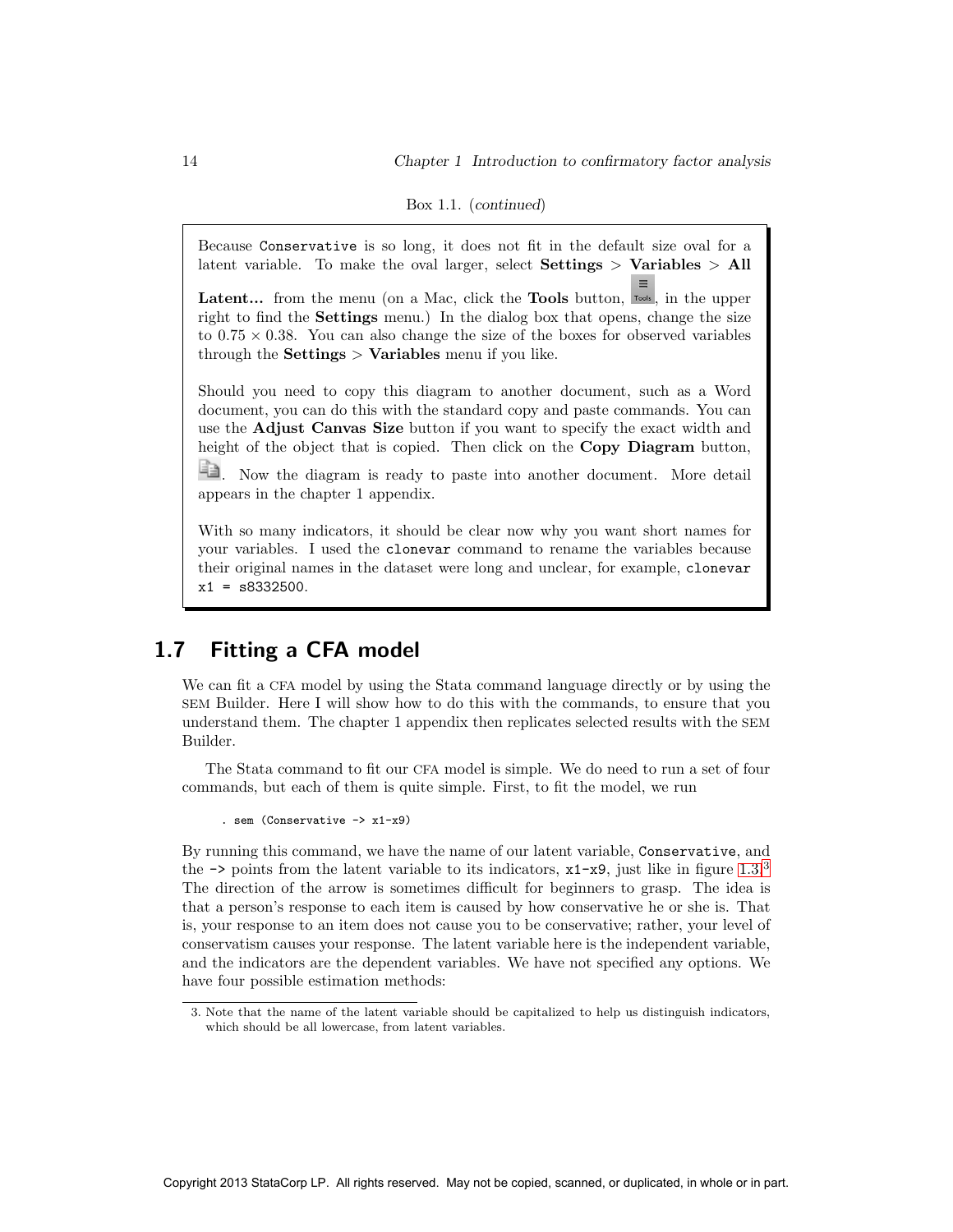### 1.7 Fitting a CFA model 15

- 1. The default is method(ml) which means that we fit the model using maximum likelihood estimation. By default, when using method(ml), the variance–covariance matrix of the estimators (and therefore the standard errors) is computed using an observed information matrix. Where you assume normality, method(ml) is often the best option and is fairly robust even with some violation of normality. This uses listwise deletion.
- 2. When option method(ml) is combined with option vce(robust), sem performs quasi maximum likelihood estimation, and the standard errors are estimated in a manner that does not assume normality. This uses the Huber–White sandwich estimator of the variance–covariance matrix of the estimators. Because several of our items are clearly not normally distributed, this might be a good option to use. The robust standard errors are less efficient than the observed information matrix standard errors if the assumptions of maximum likelihood estimation are met. This uses listwise deletion.
- 3. The option method(adf) is asymptotically distribution free. This method makes no normality assumptions and is a form of weighted least squares. It is also less efficient than maximum likelihood where that is appropriate, but more efficient than the quasi maximum likelihood estimation. Because it does not assume normality and is asymptotically equivalent (in a large sample) to maximum likelihood, this may be the best option for our data. This uses listwise deletion.
- 4. The option method(mlmv) is appropriate when you want to use all the information available in the presence of missing values on one or more variables. This method assumes joint normality and that the missing values are missing at random. This does not use listwise deletion. In our example, we would have an  $N = 1888$  using the method(mlmv) option, whereas with any of the other three estimators our  $N = 1665.$

You can also use the vce (bootstrap) option to estimate the standard errors with the bootstrap procedure. This method will resample your observations with replacement and fit the model however many times you specify. It will then use the distribution of the parameter estimates across these replications to estimate your standard error. This will be especially useful when you are concerned about violating the normality assumption of the maximum likelihood options. For example, you might run the following command:

```
. sem (Conservative -> x1-x9), vce(bootstrap, reps(1000) seed(111))
```
We are using the vce(bootstrap) option and specifying reps(1000), which means that we are drawing 1,000 samples for our replications. The seed(111) option is used so that we can replicate our results; you will get different results each time you run the command unless you set a seed.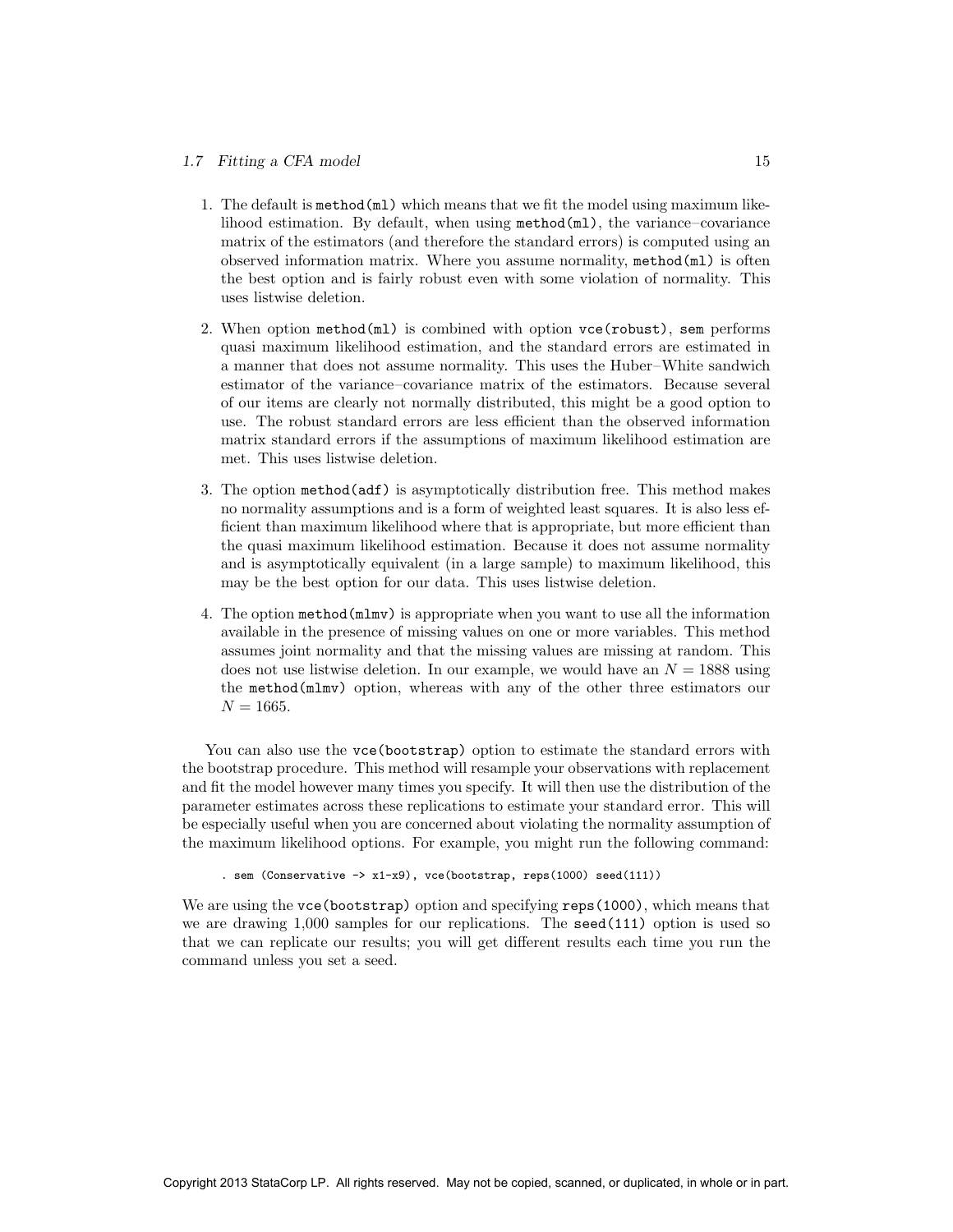For now, we will just use the default version of the command. Here are the results:

```
. sem (Conservative -> x1-x9)
(7360 observations with missing values excluded)
Endogenous variables
Measurement: x1 x2 x3 x4 x5 x6 x7 x8 x9
Exogenous variables
Latent: Conservative
Fitting target model:
Iteration 0: log likelihood = -15604.985
Iteration 1: log likelihood = -15594.134
Iteration 2: log likelihood = -15593.73
Iteration 3: log likelihood = -15593.729
Structural equation model Number of obs = 1625
Estimation method = ml<br>
Log likelihood = -15593.729Log likelihood
(1) [x1] Conservative = 1
```
 $\overline{\mathbf{r}}$ 

|                 | <b>OIM</b>   |               |              |        |          |                      |  |
|-----------------|--------------|---------------|--------------|--------|----------|----------------------|--|
|                 | Coef.        | Std. Err.     | $\mathbf{z}$ | P >  z |          | [95% Conf. Interval] |  |
| Measurement     |              |               |              |        |          |                      |  |
| $x1 \leftarrow$ |              |               |              |        |          |                      |  |
| Conservat-e     | $\mathbf{1}$ | (constrained) |              |        |          |                      |  |
| $\_cons$        | 2.329846     | .0253521      | 91.90        | 0.000  | 2.280157 | 2.379535             |  |
| $x2 \leq$       |              |               |              |        |          |                      |  |
| Conservat-e     | .7377011     | .0451423      | 16.34        | 0.000  | .6492237 | .8261784             |  |
| $\_cons$        | 1.617231     | .0198829      | 81.34        | 0.000  | 1.578261 | 1.656201             |  |
| $x3 \leq$       |              |               |              |        |          |                      |  |
| Conservat~e     | .8267157     | .0432635      | 19.11        | 0.000  | .7419209 | .9115105             |  |
| $\_cons$        | 1.414154     | .0167434      | 84.46        | 0.000  | 1.381337 | 1.44697              |  |
| $x4 \leftarrow$ |              |               |              |        |          |                      |  |
| Conservat-e     | .7555335     | .0403806      | 18.71        | 0.000  | .676389  | .834678              |  |
| $\_cons$        | 1.362462     | .0155865      | 87.41        | 0.000  | 1.331913 | 1.39301              |  |
| $x5 < -$        |              |               |              |        |          |                      |  |
| Conservat-e     | .7380149     | .0462134      | 15.97        | 0.000  | .6474383 | .8285914             |  |
| $_{\rm -cons}$  | 1.769846     | .0202603      | 87.36        | 0.000  | 1.730137 | 1.809556             |  |
| $x6 < -$        |              |               |              |        |          |                      |  |
| Conservat~e     | .9146378     | .053406       | 17.13        | 0.000  | .8099639 | 1.019312             |  |
| $\_cons$        | 2.259692     | .0229301      | 98.55        | 0.000  | 2.21475  | 2.304634             |  |
| $x7 < -$        |              |               |              |        |          |                      |  |
| Conservat-e     | 1.028027     | .0614681      | 16.72        | 0.000  | .9075522 | 1.148503             |  |
| $\_cons$        | 2.219692     | .0266439      | 83.31        | 0.000  | 2.167471 | 2.271913             |  |
| $x8 < -$        |              |               |              |        |          |                      |  |
| Conservat-e     | .5486913     | .033463       | 16.40        | 0.000  | .483105  | .6142775             |  |
| $\_cons$        | 1.307077     | .0141374      | 92.46        | 0.000  | 1.279368 | 1.334786             |  |
|                 |              |               |              |        |          |                      |  |